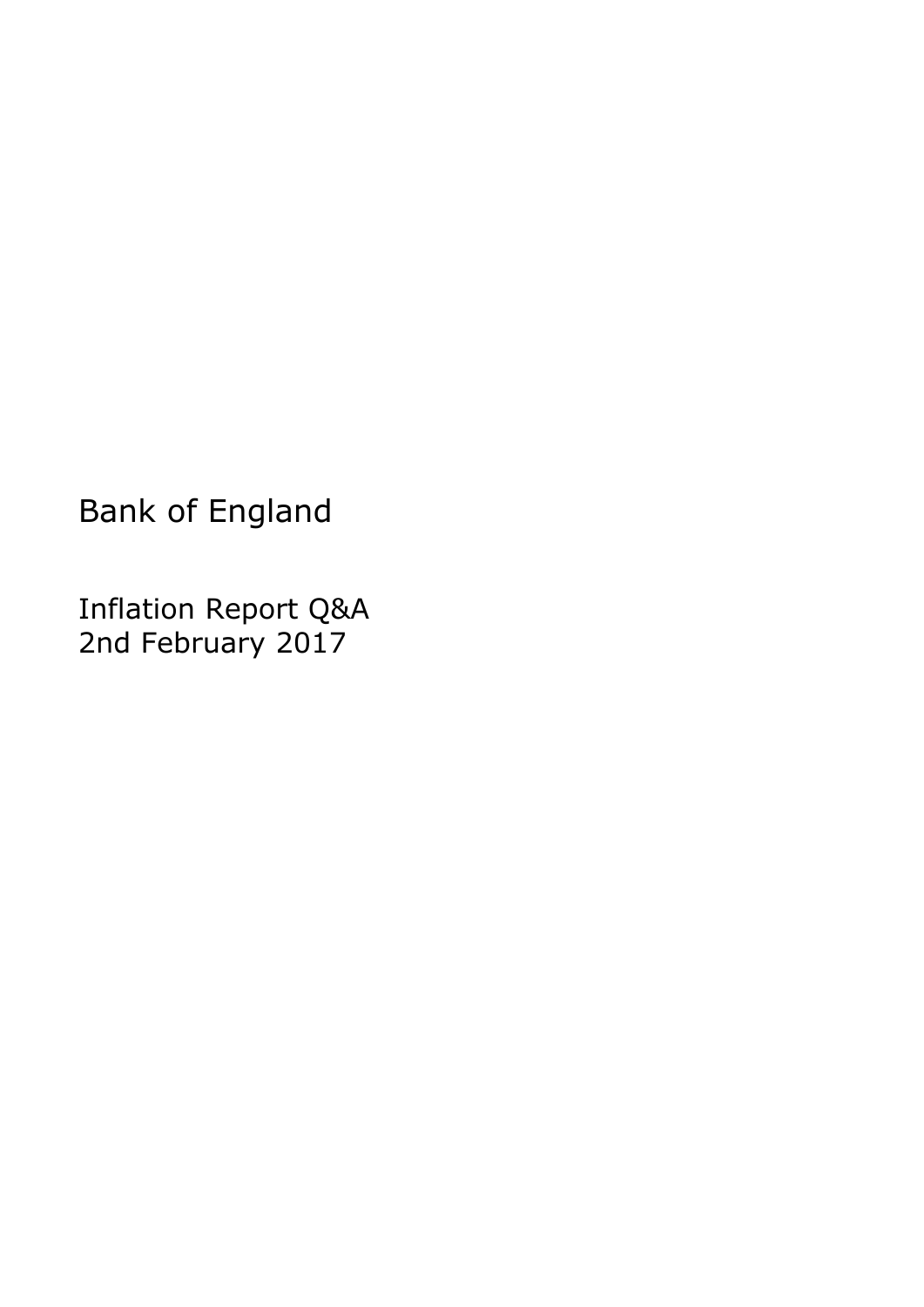Noreena Hertz, ITV News: Governor, back in August the forecast for GDP for this year was 0.8%. Now it's being forecast at 2.0%. That's a really hefty adjustment. What went wrong with your initial forecast?

Mark Carney: Well, I'd turn it around and say - what went right? What went right first was policy actions that were taken by the Bank, then policy action that was taken by the Chancellor, by the government, both of which provide support into 2017. I think, and I wouldn't overstate this, but our sense in terms of the transmission of both the macroprudential measures - the lowering of the countercyclical buffer and the monetary policy measures that we took was that they have had more traction than we would have expected at the time.

> Now you could say that we should have anticipated it at the time, but they had more of an impact than we expected at the time.

The second thing that's gone right is that the global economy has been stronger and that also helps support growth in 2017.

I think the thing that we missed is the strength of consumer spending and consumer confidence associated with that, that was present - has been present all the way through this process. So after an initial wobble in terms of consumer surveys, confidence surveys and other indicators in the immediate aftermath of the referendum in the depths of the summer, it bounced back pretty quickly. And you don't see it in the data and in the activity of consumers.

So consumers have not been affected by any of the associated uncertainty around Brexit. And that is to a large degree understandable. I mean, the labour market is still holding up, wages are growing roughly the same rate modestly - but roughly the same rate as they had in the past.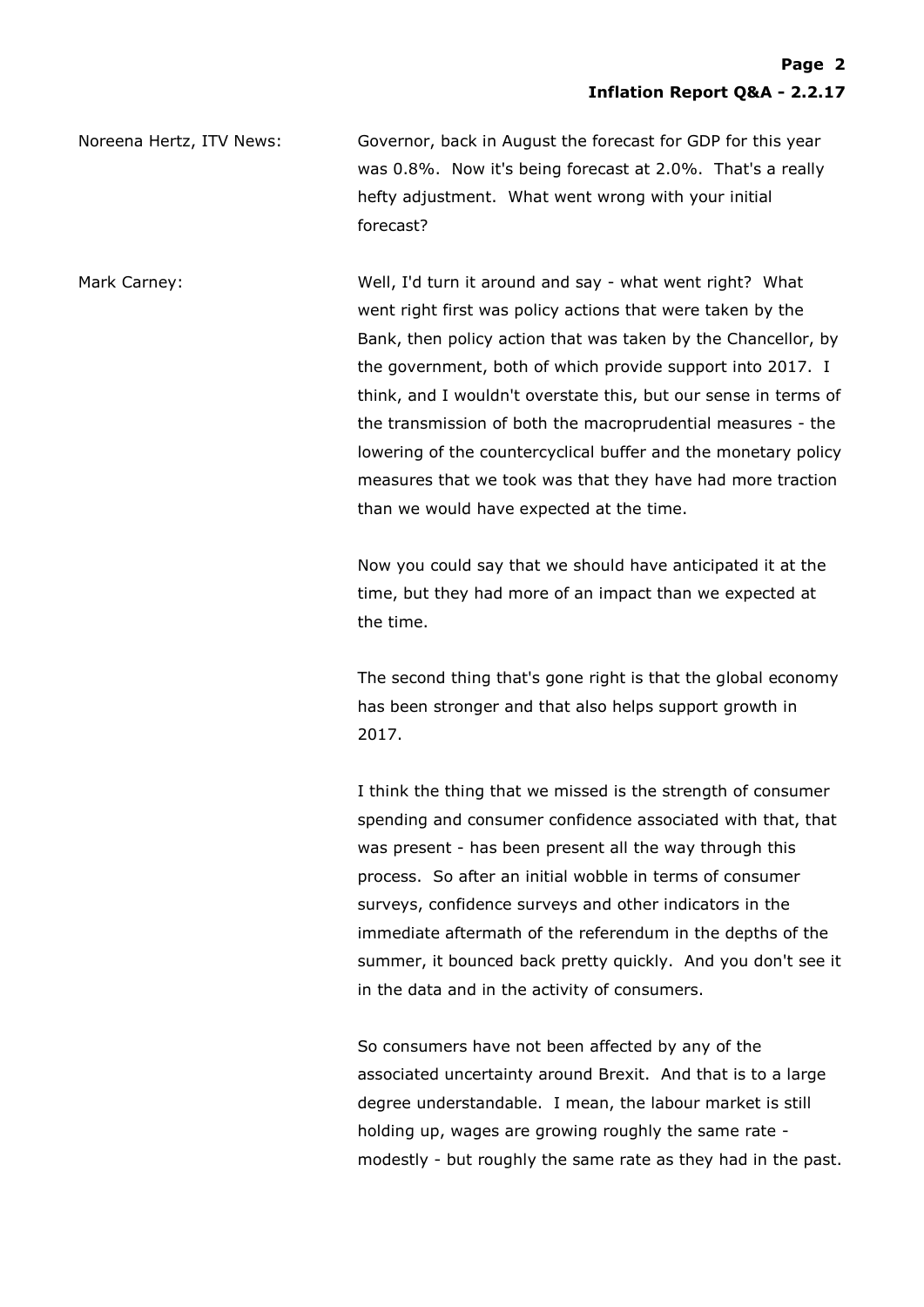And in part because of our actions, credit is available and it's cheap, if it's needed.

Now that dynamic will start to be tested as this year progresses. The consumer dynamic will start to be tested as this year progresses, as real incomes move from growing closer to 3% to growing closers to 0%, if our forecast is broadly correct. And the question will be - with what speed do consumers adjust their spending this year?

In this forecast, in the very near term this quarter, we actually anticipate less of an adjustment than we had in November. The bigger news to the forecast though as you progress through 2017 is, if you will, external. It's better world, bigger fiscal, better financial conditions which make the difference. So that's the delta.

Kamal Ahmed, BBC: Governor, you've spoken about inflation risk. Obviously one way to control inflation risk is interest rates. Lots of people will have mortgages, lots of people will be considering a house purchase this year. Can you tell them, compared to the last Inflation Report, is there more of a risk of an interest rate rise than there is of a further interest rate cut?

Mark Carney: Well, what we - first thing we've just taken a decision and obviously, we haven't changed interest rates. So that's the most concrete thing we can say.

> We can see scenarios in either direction, and I gave an example of perhaps we could have a sharper adjustment of consumer spending. I would note that our forecast has a quite sharp further reduction in the savings rate of consumers, which is necessary to support the degree of consumer spending that we have in it.

That said, we have made some important assessment judgements - in this forecast, one of which relates to the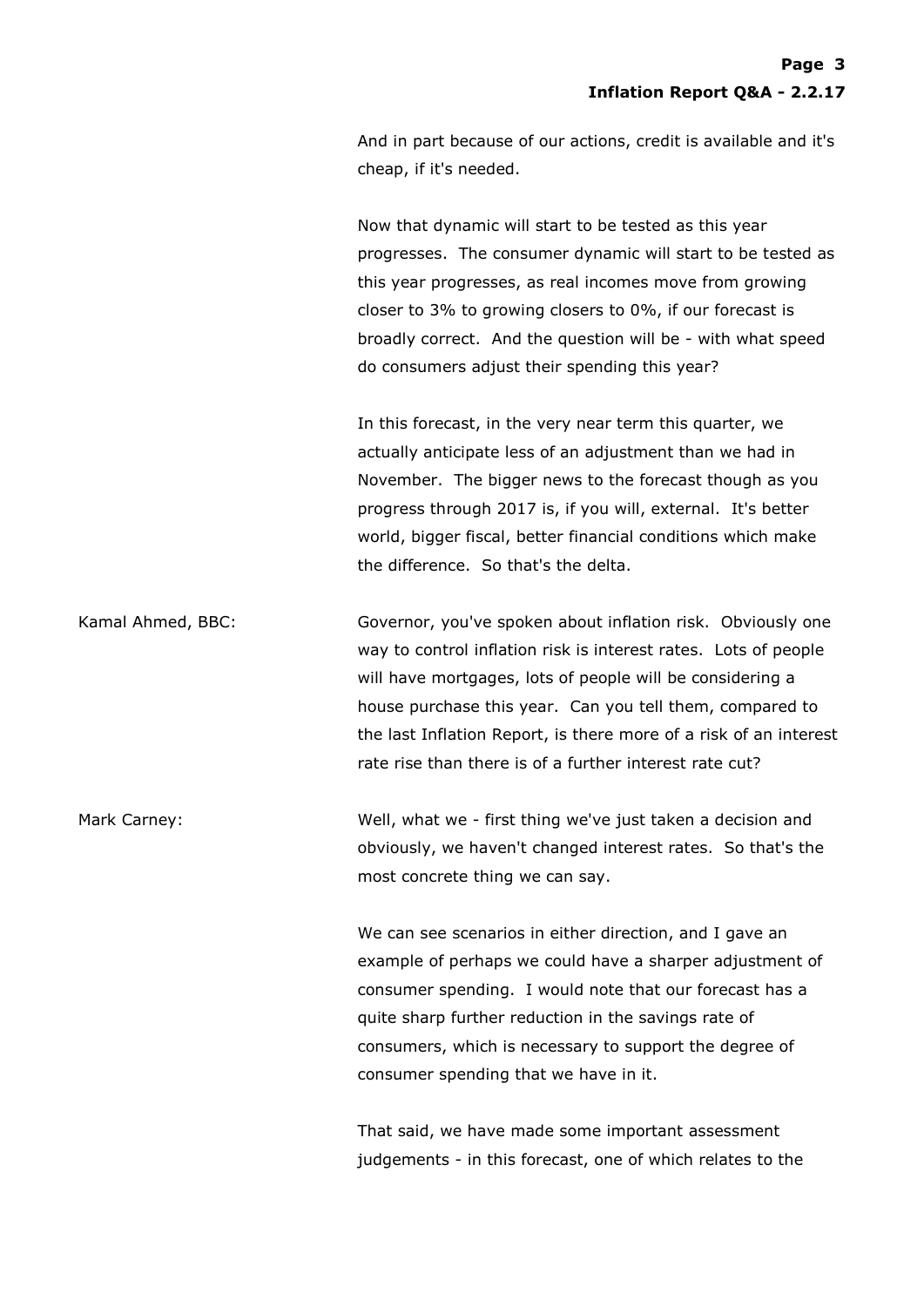degree of excess capacity in the economy or the slack in the labour market. We think - and this is a good news story - we think that the economy can run with a lower rate of unemployment - more people can be in work without us having to adjust policy.

Now that's a judgement. It's based on a lot of analysis. It's based on, as I said in my opening remarks, a series of overestimations of wages that we have made over the last several years.

But we'll find out much about the accuracy of that, if the economy continues to grow roughly at rates similar. And if we do see a situation where there is faster growth than wages than we anticipate, or that spending doesn't decelerate later in the year as that real income squeeze comes, or some combination of those. One could anticipate that there would be an adjustment of interest rates, an increase in interest rates - that is not a signal; that is laying out some of the factors that would influence it.

The other point I would make is that one of the differences between now and November is that - to a very gentle degree - the market has started to build in some increase in interest rates over the course of the next few years. And of course, we have conditioned our forecast on that, so when we talk about policy could go in either direction, it's either direction relative to the market curve, if you will, or the market path of interest rates that are in.

Chris Giles, Financial Times: Governor, the big picture here is that you've revised up demand and you've revised up slack. They exactly offset each other so you don't have to do anything on policy. People might say that's convenient. Reasonable people could disagree about both the judgements on demand and on supply.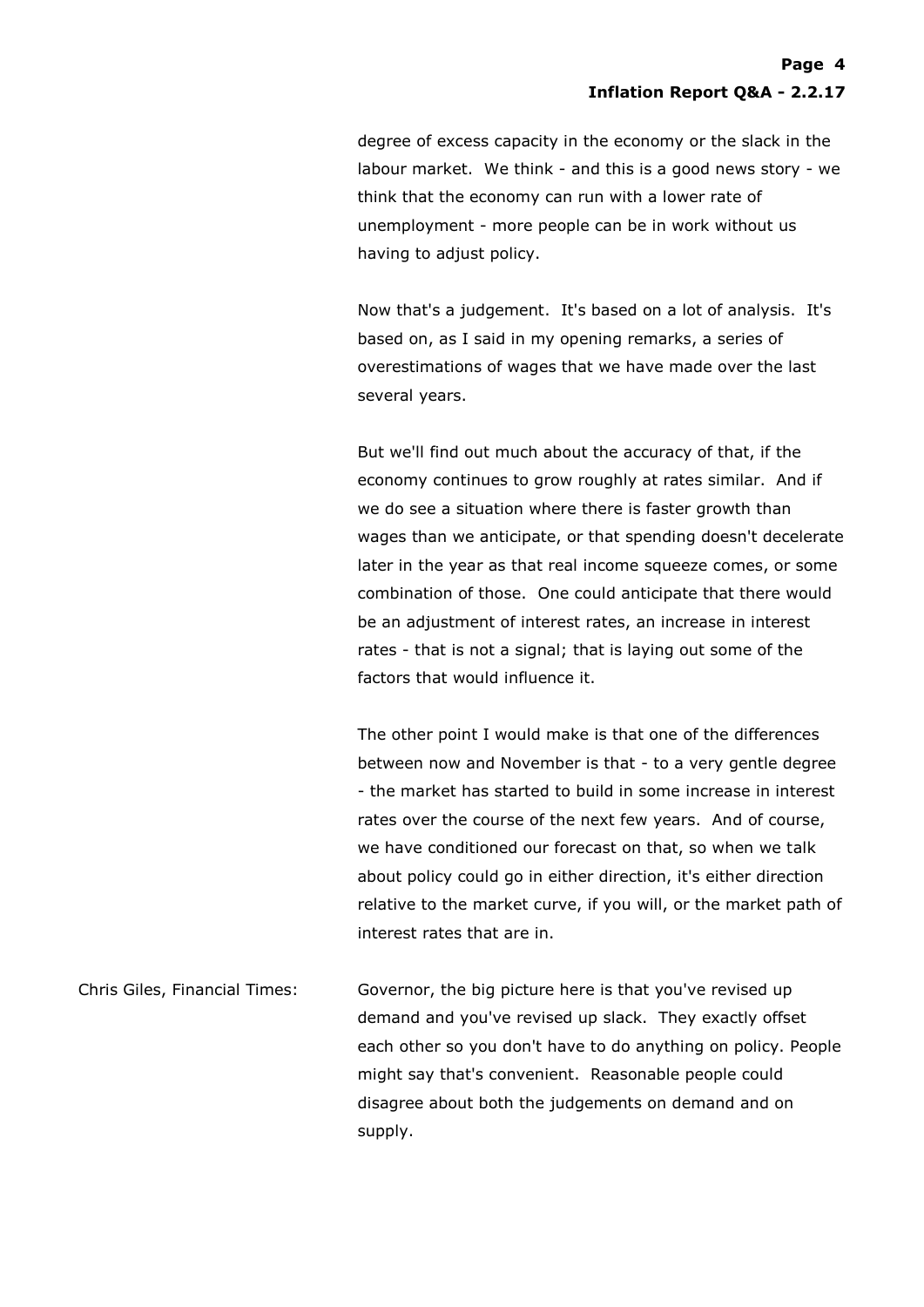You've got nine reasonable people on your Committee who've all come to exactly the same judgement. Does this worry you?

Mark Carney: Two things. One a not unimportant detail. The other part of the puzzle, or the equation, if you will, is there has been some appreciation of sterling - 3% appreciation of sterling. As I just said to Kamal, there also has been some - the market path has some increase in interest rates, both of which help ensure a similar trade-off between the two.

> In terms of - you know, there's a range of view on the Committee, both on the strength of demand and the degree of slack and the risks around the trade-off that we are striking. So, in other words, and so those risks around the trade-off relate to - by and large - the risks around the economic forecast.

One can paint scenarios, as you just alluded to, where the economy has more momentum or has less momentum or the labour market has more or less slack. But, you know, the balance of judgement is that the stance is appropriate. No, it doesn't worry me because these are judgements that are we have come to on the basis of vigorous debate, vigorous, detailed analysis of the issues.

And we I think share a view both of the main forces acting on the economy, the framework for analysing those, the tradeoff we're broadly trying to strike and we will be - those opinions will evolve with time. And it's reasonable to expect that different people will come to different conclusions at different times, as the economy moves forward and the degree of uncertainty reduces.

So just because we agree today doesn't mean that we would agree at the next meeting or subsequent meetings. That's the way it works.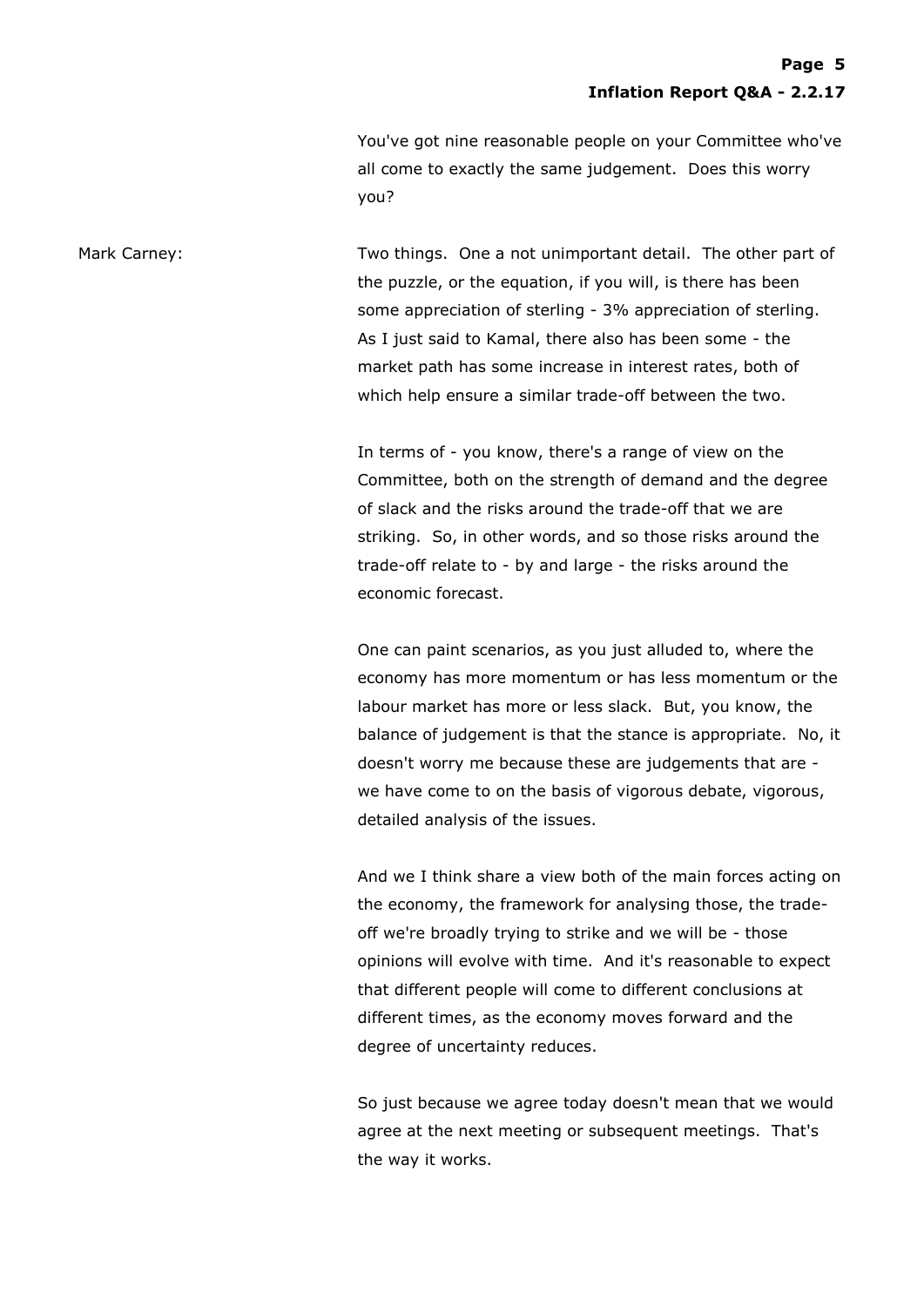Ed Conway, Sky News: Governor, for some people perhaps the most alarming chart in the Report would be the one on page 36, of the savings ratio. Are you and the Bank really relaxed about the savings ratio going down to the lowest level on record? And given that you have dropped interest rate to the lowest level since 1694, are you not in some way part of that, complicit, if not responsible?

Mark Carney: Well, the - distinguish between the savings ratio and consumer borrowing, and certainly the adjustments to macroprudential policy capital rules and the adjustments to monetary policy encourage borrowing. Those who are saving less out of income are making a judgement about their future incomes, to put it in the simplest terms, and may have a more positive view of their future incomes than - well, time will tell whether those views of future incomes come to pass.

> I think what I would say about the savings ratio - our view on the savings ratio is we view this as plausible on current trends. It does show that there are two-sided risks around our forecast for household spending. It certainly - one could see scenarios where, because of shocks or just because of for other reasons where people decide not collectively to draw savings down to the same extent, which would mean slower growth, more slack in the economy and have implications for, at least domestically, generated inflation.

> In terms of - I'm going to say a word on household borrowing, if I may, which is - we look at this from an institutional perspective. We start from a very basic premise, which is that any time you see a credit aggregate grow rapidly, accelerate, you should dig into it and try to understand better the dynamics behind it. How long it's going to persist, is it sustainable? And the pick-up in unsecured consumer credit, which I would include auto. We can debate about whether to include auto leases in that, but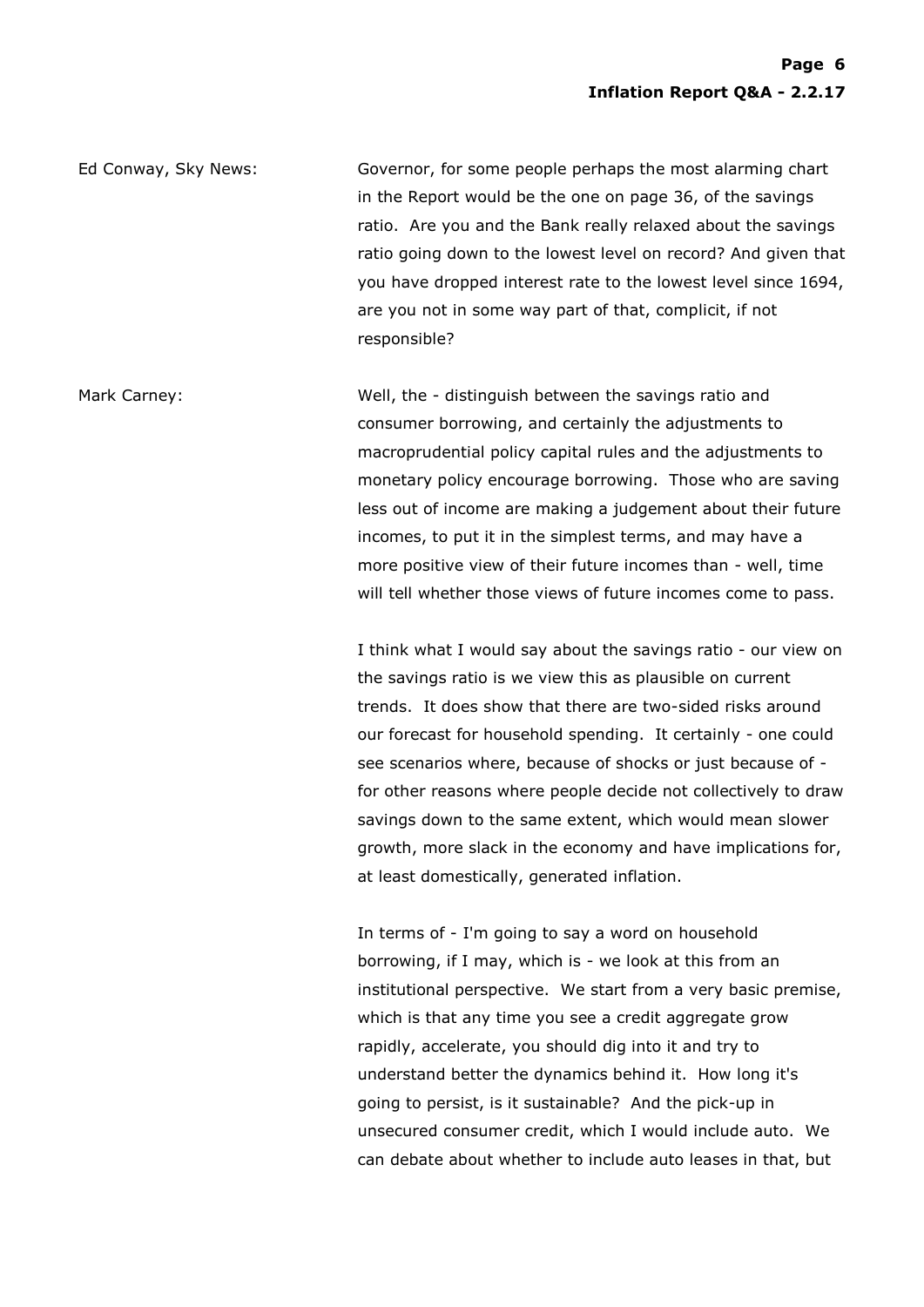we've included auto leases in that. That falls into that camp and it falls into the camp at least initially of the FPC and the PRA. The MPC takes interest in it because of what it may say about the pace of consumption going forward.

So you can expect that the FPC and the PRA are taking a look at underwriting standards, the sustainability of this, all the things we should be doing - and we have been doing, in fairness, with previous stress tests.

From an MPC perspective, just to put those numbers into context, on the most expansive definition, the increase in consumer borrowing would contribute up to a tenth of the increase in consumption. So it's something, but it's not everything. This is not a debt-fuelled consumer expansion that we're dealing with.

Now that doesn't mean we shouldn't focus on the issue more broadly with our institutional responsibilities, but the bigger picture is- where you started your question, which is around households' willingness to draw down savings during a period where real incomes are being squeezed.

The last thing I will say on that is that one of the reasons why they might want to do that is that we are going through a period for a few years where we have higher inflation because of pass-through of a weaker exchange rate. And the two will pass, and so households may take a decision to look through that. But it's a big judgement.

Phil Aldrick, The Times: Governor, Theresa May has laid out some more clarity on her position for negotiations with Europe, and I just wonder - I mean, obviously this has serious economic implications in terms of membership of the single market. And I wondered how that position may affect your forecasts going forward or whether it's been factored in already?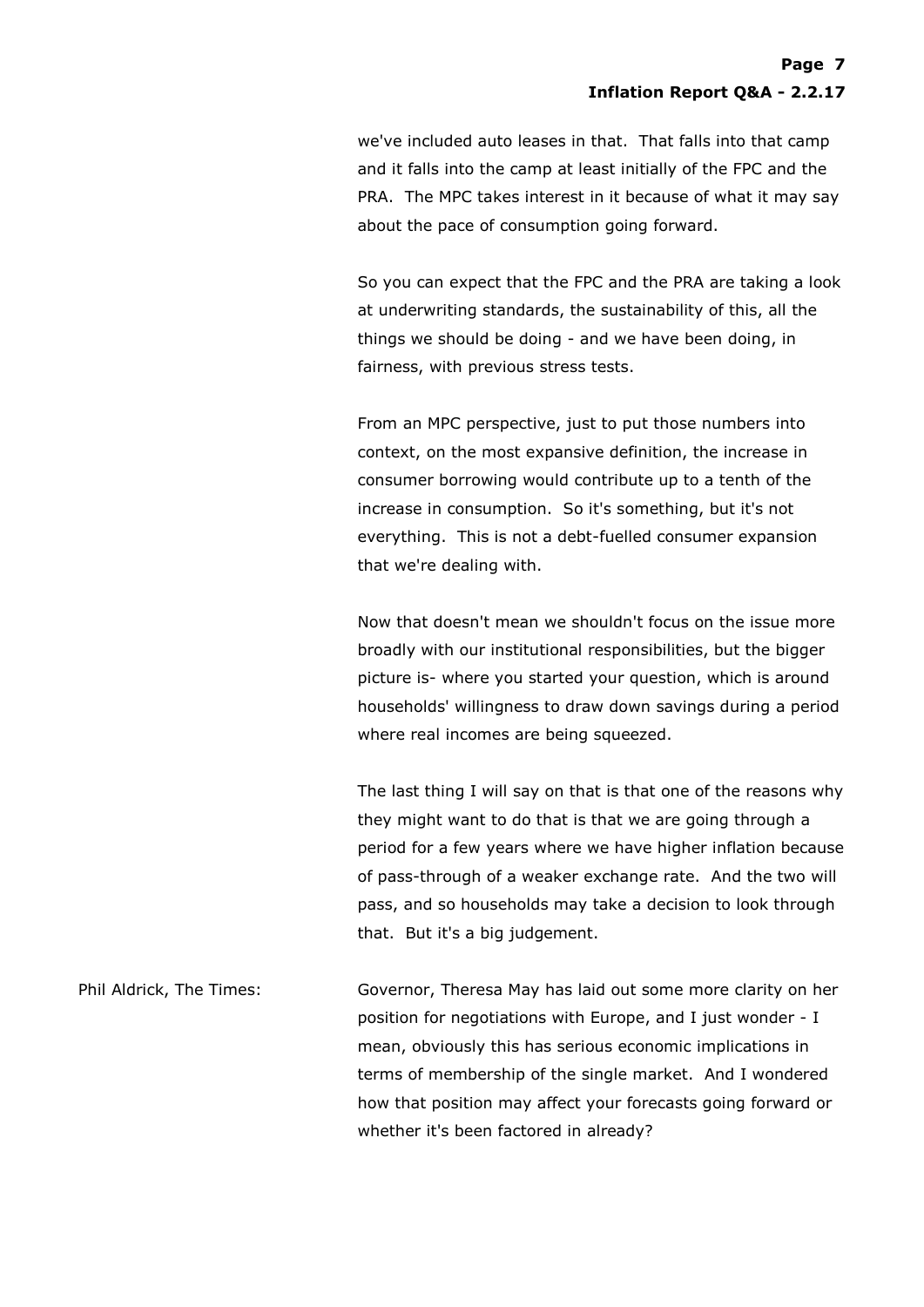Mark Carney: The Solidian State of Mark Carney: Yes. So, the short answer is - we haven't changed our judgement for the purposes of this forecast about the long term resting place for our relationships with Europe and other potential trading partners. And the reason we haven't is a couple-fold.

> The first thing is the Prime Minister laid out really a range of potential alternatives. At one end of the spectrum was a walk-away position equivalent to a WTO-type position. And the other end of the spectrum was an ambitious, bold, comprehensive trading arrangement with Europe which - and also, while not being in the customs union would have customs union-like characteristics - potentially.

> So that's a wide range. Entirely understandable why, and it would be a false position for us to try to narrow that gap before the negotiations even began. And then on top of that, as you're well aware, the country's begun initial exploratory discussions with a range of other countries about potential new trading arrangements to follow after the exit from the EU.

> Which gets me to my next point. Of course the bigger impact of all these is offstage, if you will, from this forecast. In other words, they actually take effect in all likelihood - likelihood, not certainty – beyond the forecast horizon.

> And the effect on supply, particularly, is predominantly determined - at least in a judgement that we make - by firms' investments plans - changes to firms' investment plans in anticipation of those potential arrangements.

And as I said in my opening comments, you know, we do have - at least the uncertainty around those potential arrangements has a pretty material impact on investment. It's about a quarter lower than it would have been according to our May forecast, our sort of undisturbed forecast. And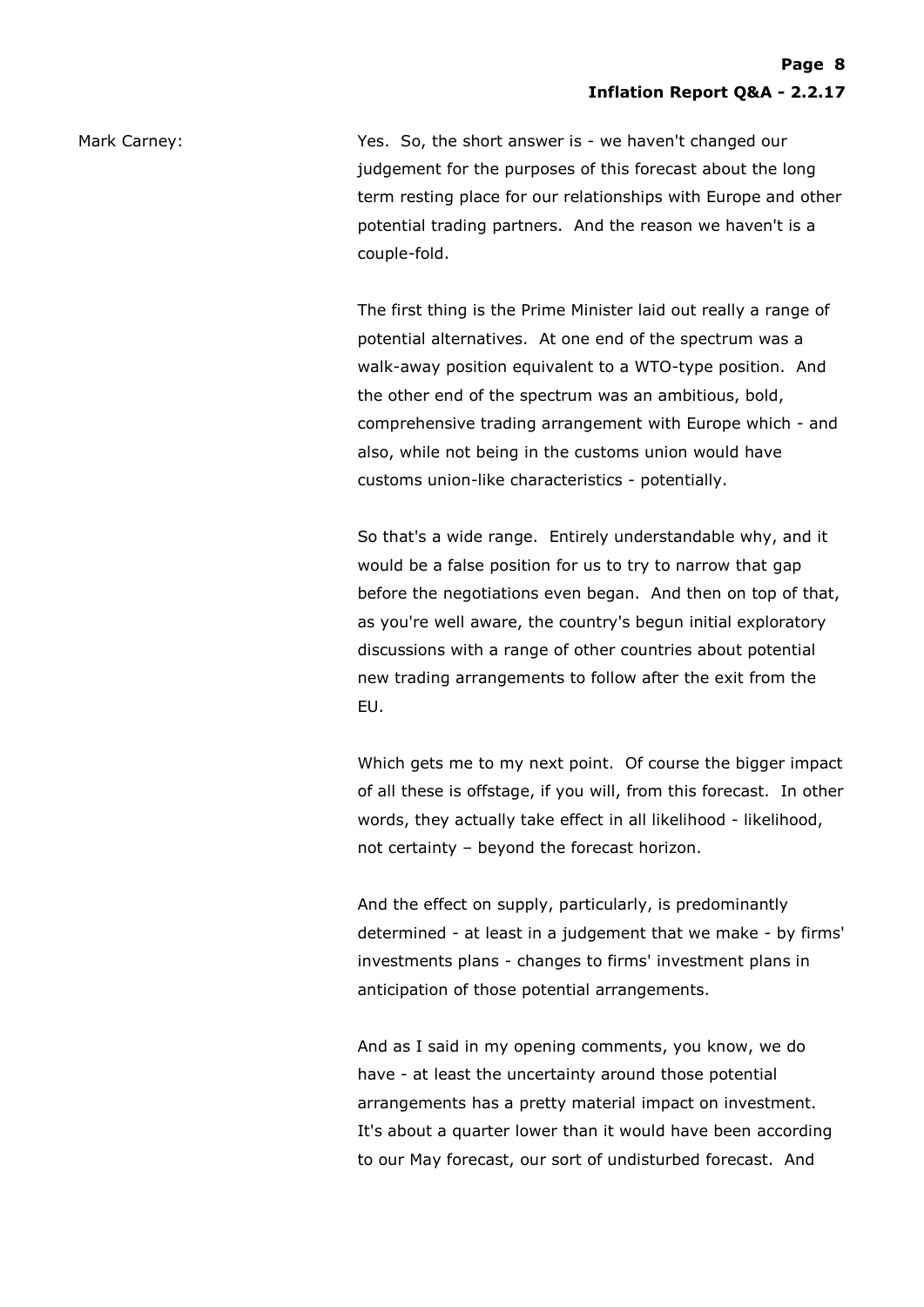that has some impact on productivity, it has some impact on the capacity in the economy and therefore inflation.

But those impacts, as you can appreciate, are dwarfed by the ultimate impacts on the economy of the ultimate deals that are struck. So it would be false precision to refine it is our judgement, and I suspect - I can't bind the Committee - but I suspect that will continue to be our judgement as the negotiations progress over the coming years, because one thing about trade deals is that they're never agreed till everything's agreed. So it's not clear we'll be that much better informed on the final outcome.

And the key judgements we will have to make is about the scale of business reaction to those possibilities and what it means, particularly for productivity but also for hiring.

Helia Ibrahimi, Channel 4 News: Governor, this week we had a rather unprecedented intervention from President Trump's economic advisor which moved the currency markets. I wonder if you could reflect on whether it's becoming more difficult to be a central banker when political commentary is becoming more and more influential and more unpredictable, and specifically whether you think it's right for politicians to criticise other governments' currency policies?

Mark Carney: Well, let me see how I can get out of that. I think they what I'd say is that, in many respects we're coming to the last seconds of central bankers' 15 minutes of fame, to use the, you know the Warhol line, which is a good thing. Because we're moving more - I talked, in this forecast and my opening comments – I mentioned fiscal policy a couple of times, for the UK a notable increase to growth because of the Autumn Statement and our judgement in other economies' rotation to fiscal policy. That's positive; it's a more balanced policy mix. Also, structural policy is becoming more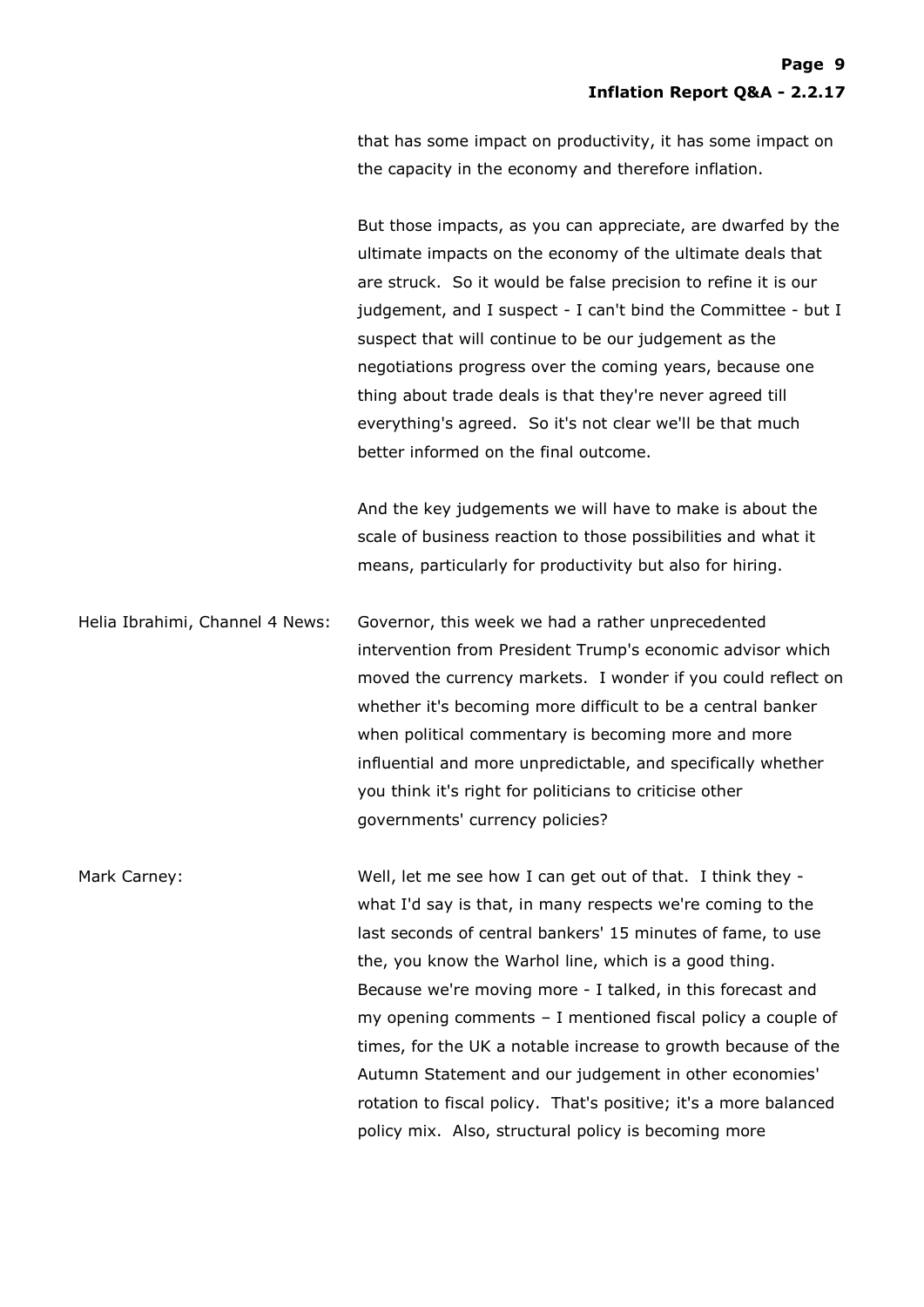important, trade policy - clearly important here and elsewhere.

And that, just in general, is a much better balance than - to use the over used phrase - than the only game in town being central banks and monetary policy. So this is positive; so I'm not going to quibble about specific comments at specific times in what is a you know, a generally positive direction of travel.

And you know, as members of the MPC - Ben, Minouche and my other responsibilities - you know our job is to take other policies as given and then optimise around those, or respond to those policies. And that's what we'll do, whether it's UK policy or the policy of our major trading partners.

Larry Elliott, The Guardian: I'd like to ask you a question about the labour market and your view of the labour market, where you seem to have accepted that the analysis by the former MPC member, Professor Blanchflower, is more accurate than your own have been in the last few years.

> But just as a way of asking this question, is it really plausible that - with the labour market pretty tight, some indication that there's been a fall in the number of migrant workers coming to the UK, some evidence of skill shortages - that people in the UK are not going to try and bid up the price of their labour as their living standards start to be eroded in the course of the next couple of years? Isn't it more likely that they're going to try and push up wages as they are in the US?

Mark Carney: Well, it's certainly possible, and the question is whether that's the most likely scenario. And I'll say a couple of things and then pass to Ben in terms of what specifically we - how we made our judgements on the labour market side.

> But we have been looking quite hard at the wage puzzle in the UK, and we have examined a series of candidate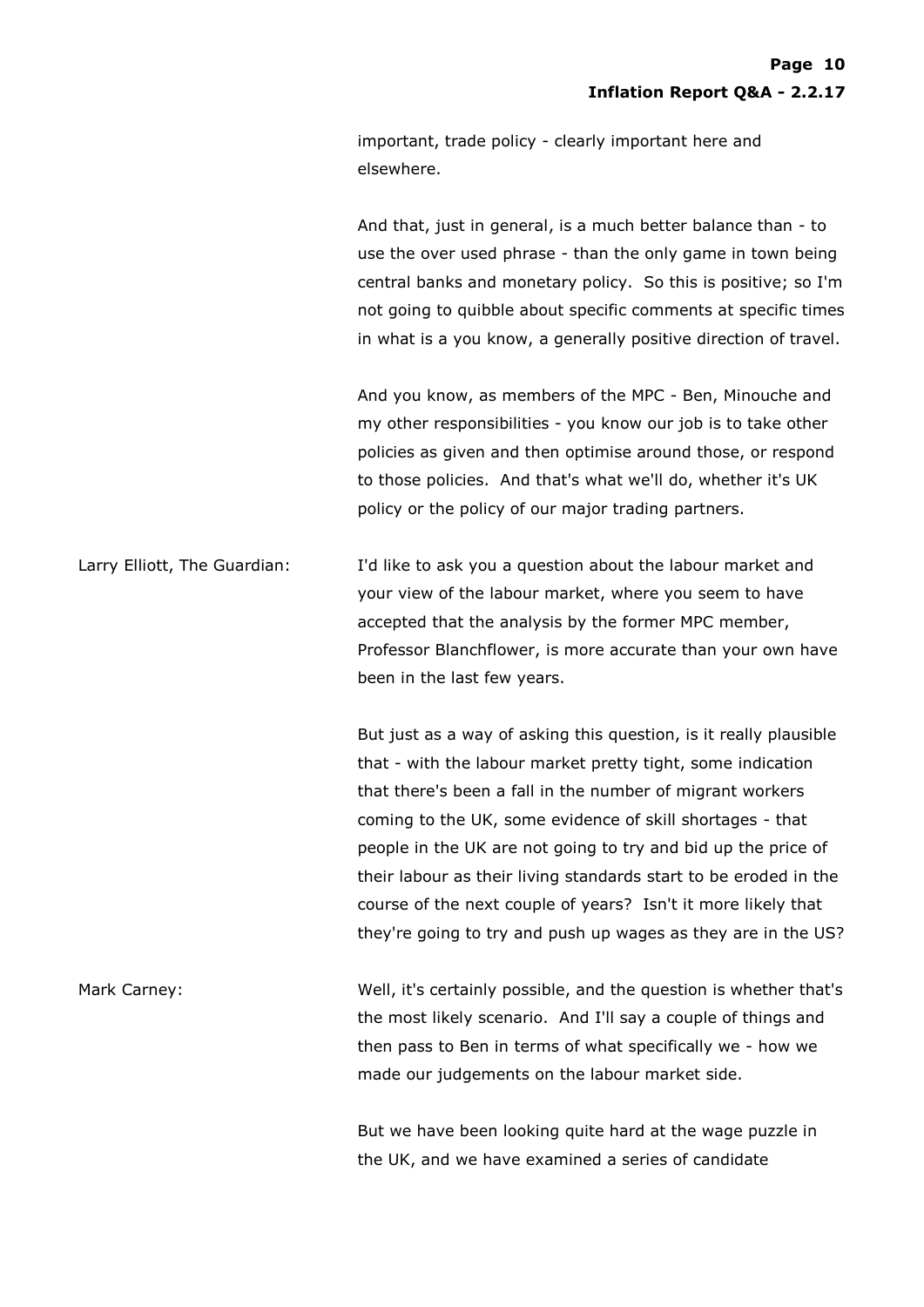explanations which helped explain part of it, but never the whole. So the composition of the labour force was one element; the impact of inflation expectations on wage rounds was another element.

But even controlling for these factors we still had big, so called wage residuals. And I'll put a number on it. If you took any of our wage forecasts in 2015, the four wage forecasts for 2016 wage growth, they overestimated by 1% to 1.5%. So these are big, you know these are big differences, and that's part of how we got to the judgement.

In terms of where wage pressure is - and there's a variety of surveys on that - I mean, we feel pretty comfortable as a central expectation. The one piece of information I'll give you on the other side just to balance it, and I wouldn't overweight this, but it is referenced in the Report, which is that our Agent surveys of wage settlements suggested a pretty marked deceleration of wage settlements this year - so going broad brush, from 3% to about 2%.

Now I wouldn't overweight that because that's only a subset of the market. It has been a pretty good indicator in the past, but of course every time something is a good indicator in the past and you mention it at one of these press conferences, it's by definition no longer relevant. So we'll stop doing that survey from now on.

But no, we are picking up, we're not picking up a lot of that yet. And so I think the point - and then I'll pass to Ben on the specifics - but the point that we were trying to make in the MPS and I made in the opening statement, is that we will be looking quite closely at what happens to regular pay. Because we've made this big judgement, and if a world transpires like you're suggesting, that will have implications for the stance of - that could well have implications for - the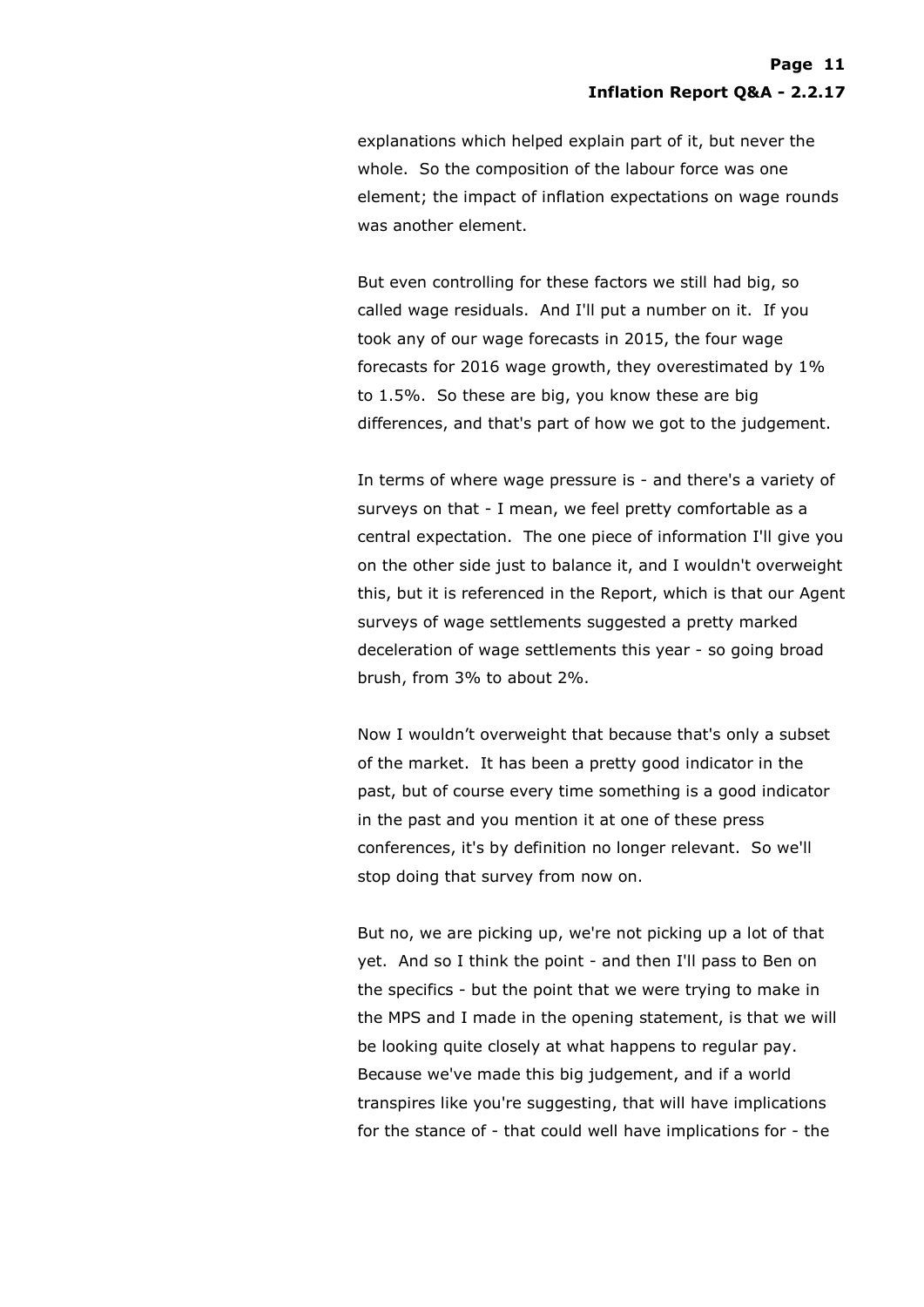stance of policy. So it's right to spend time on it. So how did we get there, Ben?

Ben Broadbent: I don't think I've got much more to add. I mean the Governor is right; the main piece of evidence is the relatively subdued rate of wage growth over a number of years. I mean - we talked about this as a Committee as long ago as four or five years ago. We mentioned specifically the possibility of a lower equilibrium rate a year or so ago, and again last May. And now that we do these regular annual assessments of supply, we had the opportunity to look at it more in depth.

> You're right that, I mean the main piece of evidence that would suggest risk to that view in the direction you indicate is the level of vacancies. There's a chart showing those. We think now, having done quite a lot of work in this, that that piece of evidence is mitigated somewhat - I won't go into the technicalities as to why - by certain demographic changes in the labour force, including gradual increase in average educational attainment. But the main reason is the lower level of wage growth than we'd forecast.

> Specifically, with reference to your point you made about rising inflation and the response to that, that's clearly a risk, although this is a slightly different situation from one in which the inflation is domestically generated.

> If you've got a rise in prices, the benefit of which goes to British firms, then they can afford to pay higher wages. The difference in this case, as indeed it was in 2009, is that it's import prices that are going up and the benefit of that doesn't go to British firms. And indeed if you look at the survey of the Agents to which the Governor referred, they do cite that as one of the factors, that firms say - well, we simply can't afford to compensate everybody for the rise in import prices.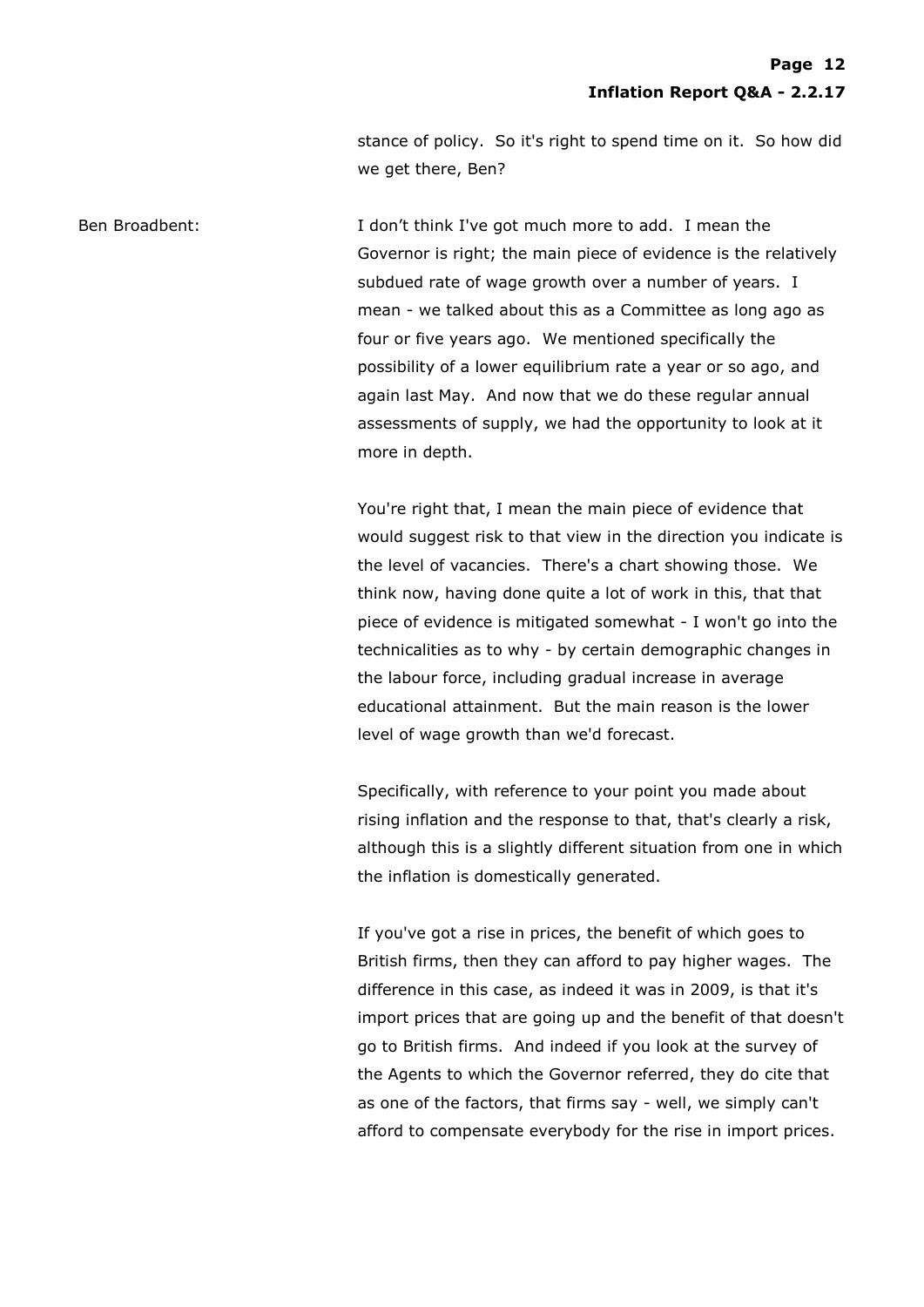Now there are risks around this, and that is why we flag it as one of our key judgements. You know, there was a range of views on the Committee about how low this number should be, and it's a pretty important judgement. And, you know, I think there are risks on both sides. So we will be watching pay growth, notably regular pay growth - the underlying rate of pay growth - quite closely over coming months. We do expect a little bit of an acceleration, I should say, we do expect wage growth to rise, but not by that much.

Ben Chu, The Independent: Governor, you've conceded that the main reason, the dominant reason why the Bank's forecasts last August were wrong was because the Bank did not foresee that consumers would carry on spending the way they did after the Brexit vote. How worried are you about the Bank's misjudgement about consumer psychology in that way? Do you think that this means you should have a fundamental revisit of the Bank's models? Most people, after getting a big call like that wrong, would naturally be pretty nervous about the next call they had to make, so how nervous are you?

Mark Carney: The Mark Carney: I'm not. No, look, I think the - last summer we were in pretty exceptional circumstances. A big decision had been taken; we did not yet have a clear course for how to implement that decision from the Government, the Government was just being formed.

> You had a sharp, a sharp fall in business and consumer confidence, on any survey, on any measure. And it was - and you had a sharp fall in financial market measures as well. So unidirectional view of - at least near term where the, in terms of survey measures - there were people who had different views - but if you had any sort of aggregate measure, whether it was GFK surveys, whether it was CIPS surveys, whether it was asset prices, said the same thing.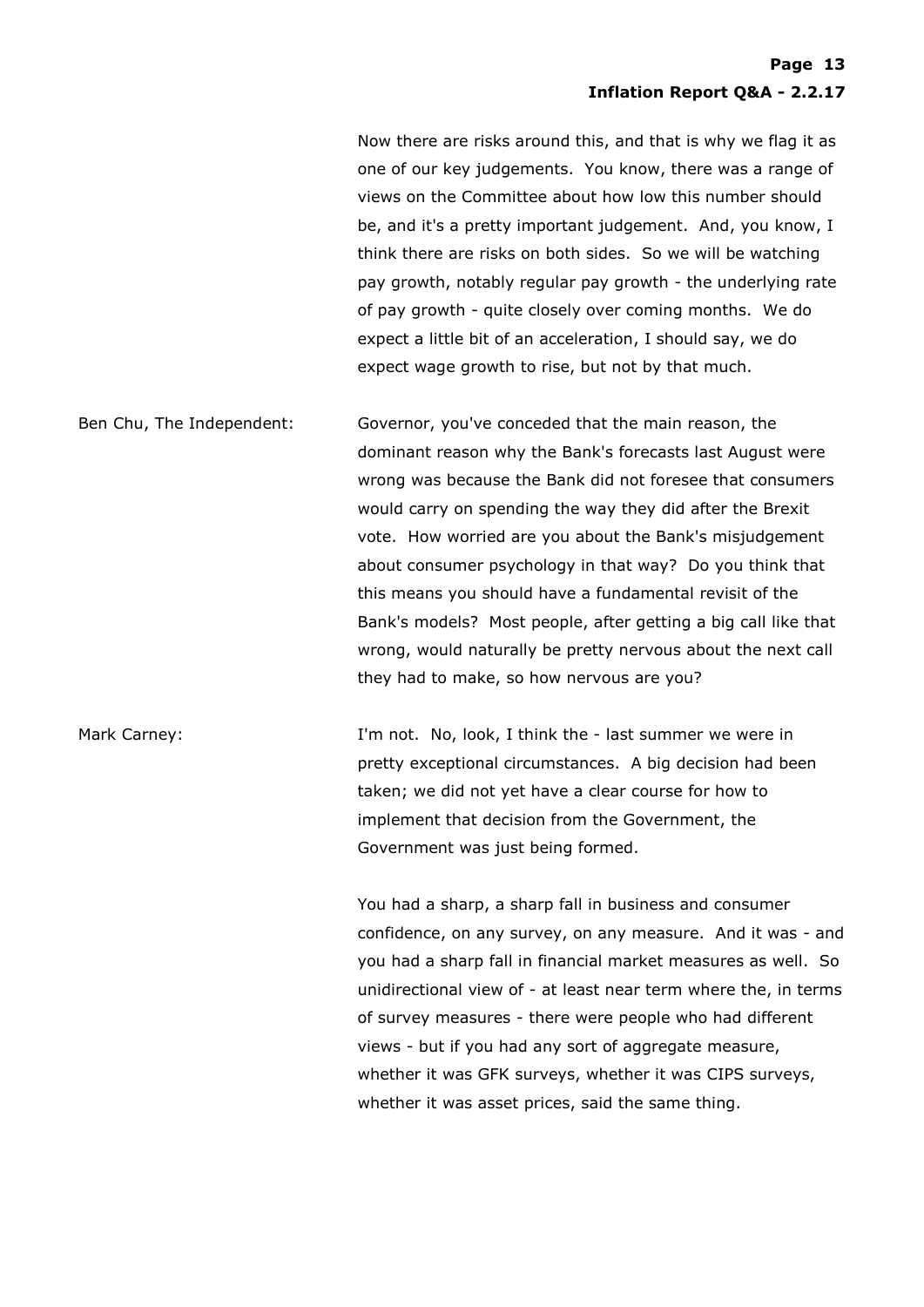And so the question - and on top of that an understanding that there would be a period of adjustment that necessarily would happen and that that in and of itself was likely to weigh a bit on demand as businesses had to hesitate in terms of investment, something we're seeing, and it would have could have knock-on effects.

So the judgement of the Committee, which has a remit for exactly such exceptional circumstance literally written into the remit, that we should think about balancing the trade-off took the judgement, which in retrospect we think is correct, because we've just confirmed the policy stance - even after having very welcome news in terms of the strength of the consumer and improved global economy, a fiscal response from the Government, we still have the same policy stance. So it's hard to then sit here and say - well we shouldn't have done that.

And in fact, by doing it and, you know, I'm not going to overstate the case, but there is a case that we helped support the economy during an important time. And very importantly given the way monetary policy transmits through to the economy, we will help support the economy as the squeeze starts to come in, this squeeze on real incomes starts to come in this year and next year.

And during a period, where arguably the degree of relative uncertainty about the ultimate outcome is elevated, because it will be in the middle of negotiations, and so businesses may be hesitating - we're seeing some evidence of that. We talk to the business; it's entirely understandable. So we provided that support for that period of time.

And we can always adjust policy from this position. But we would be adjusting policy from a position of strength, a position where the economy has grown, a position where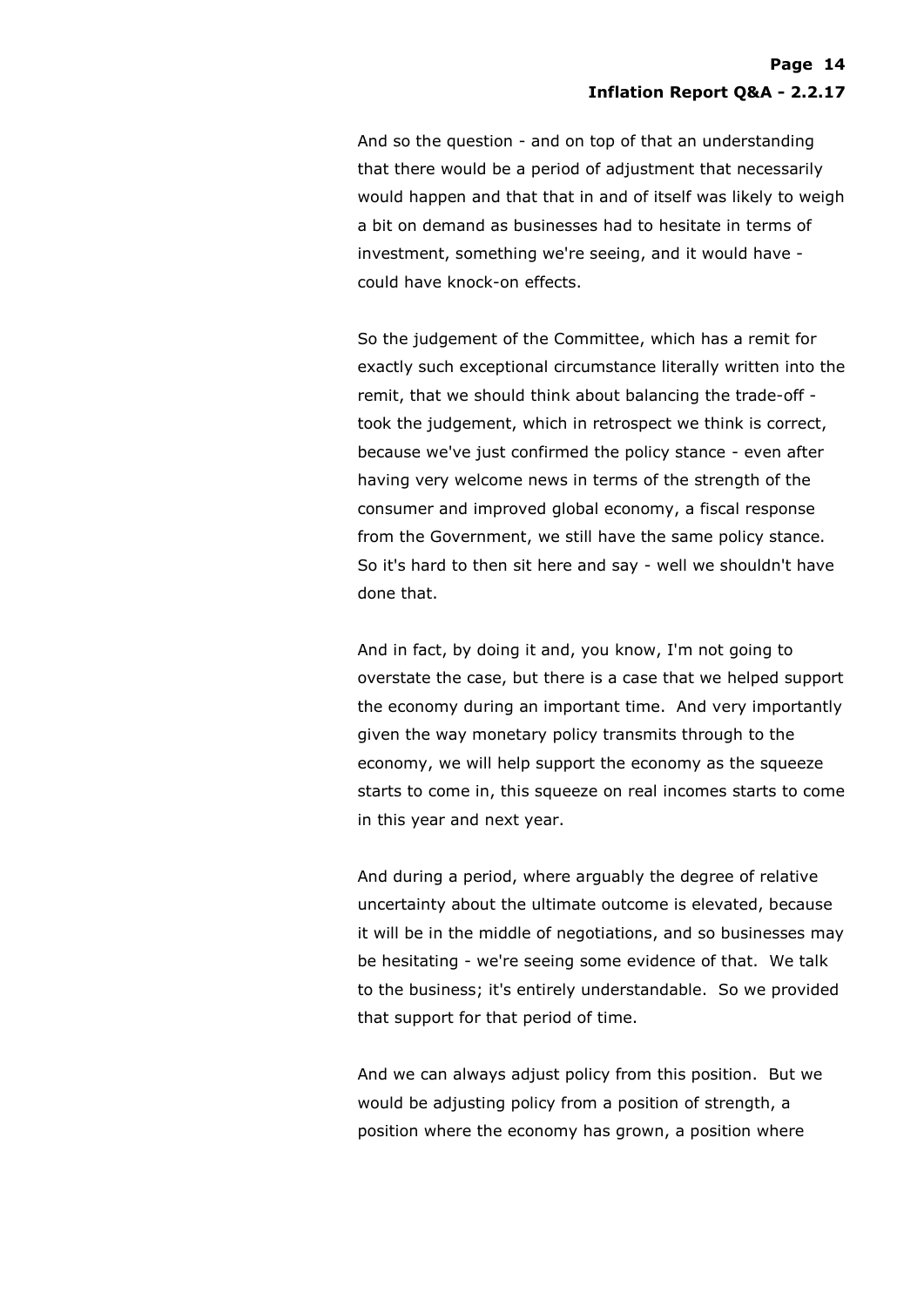more people are in work, a position where people are getting paid more. And that is a far, far better place to be.

And the last point here, which is I think very important to stress, is that we are going to go - we're just starting this period, we think this month will be the month where inflation comes back to target, gets back to 2%. Now it will only be there briefly because it's going to go above target. It is going above target because the exchange rate has fallen 18%. And the predominant reason why the exchange rate has fallen 18%, is because we are going through this process of leaving the European Union. That is the market's judgement at present of the appropriate level of the exchange rate, given that process.

Now the market will constantly revise its judgement and you know, in all likelihood - well I shouldn't predict, but certainly circumstances where better arrangements struck with Europe, better arrangements struck with other countries, the adjustment process moves forward, the exchange rate adjusts up, that's certainly reasonable. That's part of how that tension between where the consumer is and the market is can be resolved.

But given that judgement of the market, given the real change that - fundamental change that is in prospect, we took a decision to help support the necessary adjustment during that. And it's still valid today because we've just confirmed that appropriateness of the stance. Now we've laid up potential conditions around how we might, if we had to change, what would be particularly informative for that.

Ben Broadbent: I want to add one thing about the forecast for last year. I mean, you know, unfortunately we didn't need only the experience of the second half of last year to tell us that forecasting is a hazardous business when you've done it as long as we have.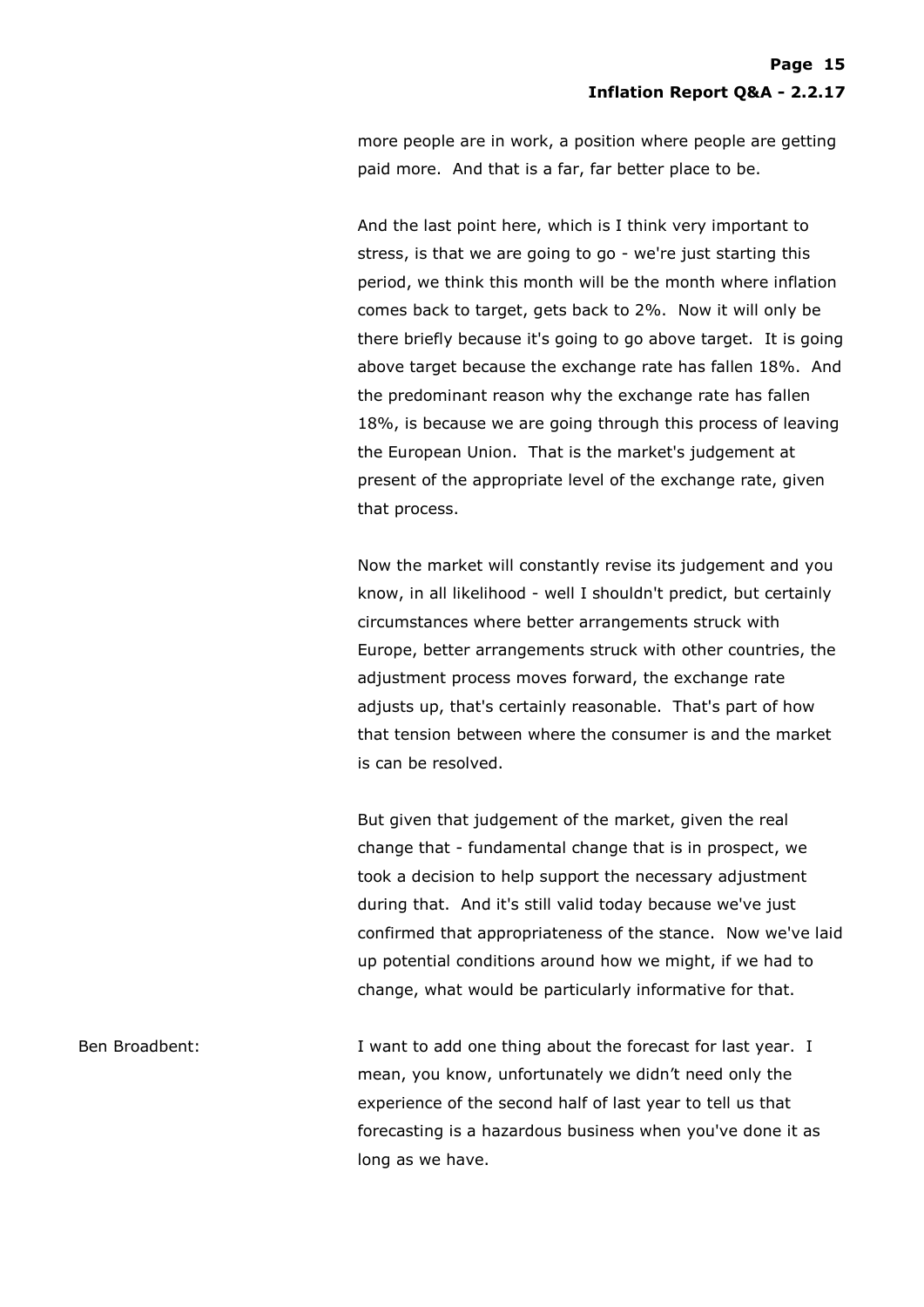I would make a distinction, however, between - just because you raised the question of models - between economic models, which we use for forecasting over the medium term, and the stuff we use for more short term forecasting which is very different. It's based on these survey measures because they generally have a reasonable correlation with subsequent moves and output. Those fell extremely steeply in July - as steeply, if not more so - than anything we saw in the financial crisis. That was overwhelmingly the reason for the downgrade in growth we made, and indeed other forecasters, almost all other forecasters I think, made a more aggressive downgrade. We were amongst the very few not to forecast a contraction in GDP in the third quarter of last year. We aimed off; as it turns out we didn't aim off by enough.

Now in the forecast - and we thought well, if we were to get this severe weakening, how would it happen? And we therefore said - you know, you fit the bits of demand into it. But we don't use economic models to forecast in the very near term and nor do any forecasters. Now as it turns out very happily, those surveys bounced back and looking backwards, it looks like consumer spending, strong consumer spending growth was the thing that most surprised us relative to that August forecast. But we do them in a slightly different way and they were extremely volatile.

And we take a look at the forecast as you know regularly, at the forecast performance, and I think we're doing another our annual assessment in May, at which point we probably will look again at all the statistical evidence regarding the links between the survey indicators and output.

Szu Chan, The Telegraph: Just a follow up on your comments on consumer debt. You said that this is not a debt fuelled consumer expansion, you outlined the reasons why, unsecured credit growth, the annual pace has slowed. But on the other hand, one of your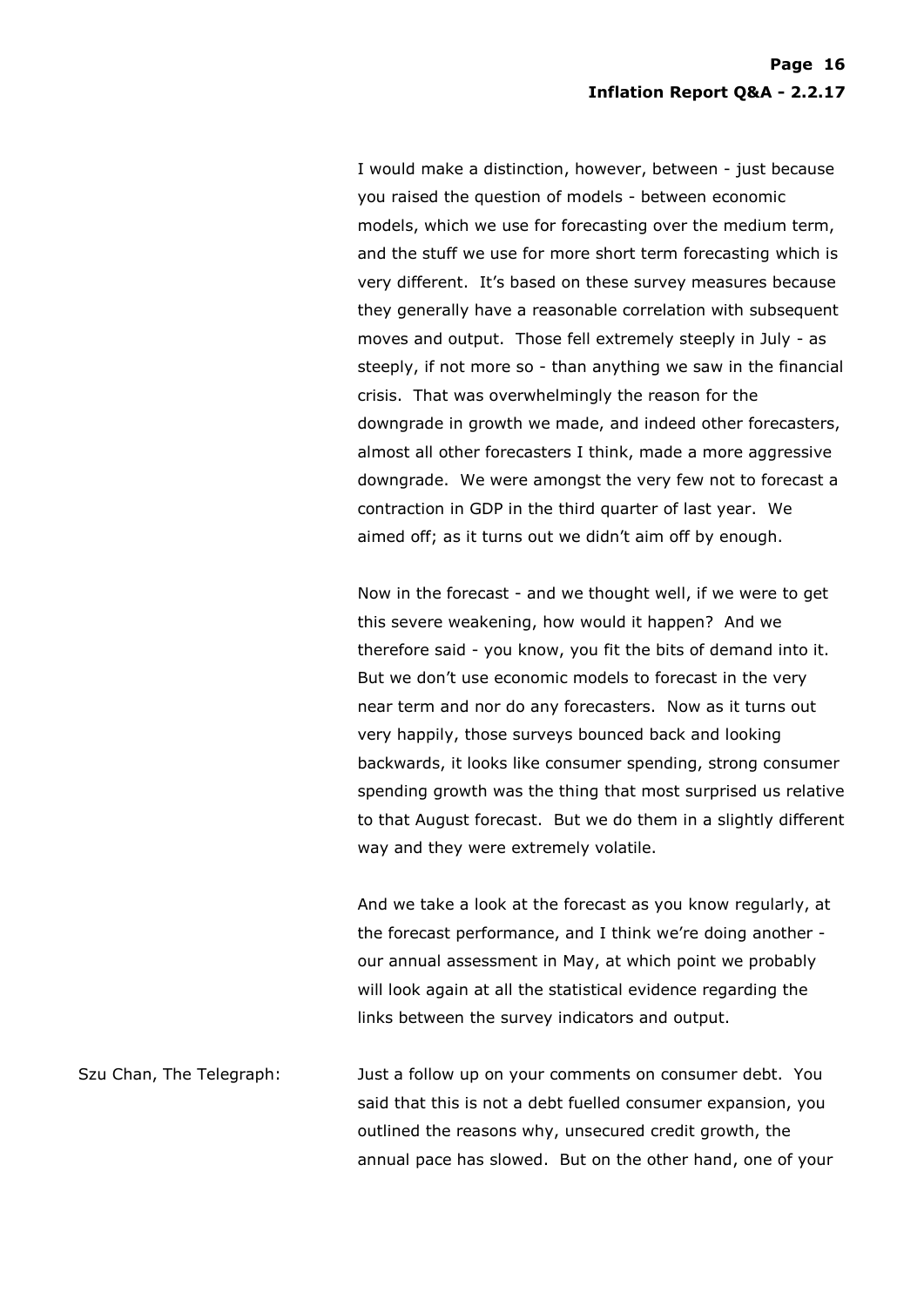scenarios is that consumers continue to buy things on credit. You said at a recent FPC hearing that it would be a big call for the FPC to tweak policy beyond ensuring the core system is resilient. What would that big call involve and is this ultimately a question for the FPC and not the MPC?

Mark Carney: Well, I think from a first order - yes, it is an FPC or a PRA call. I think the first stance is to ensure whether it's mortgage underwriting or commercial real estate underwriting or underwriting of consumer credit, that the standards are appropriate. And if they had been appropriate that they're maintained; there's not that slide from responsible to reckless. And that's something that the PRA regularly reviews and from time to time can do thematic reviews of such issues.

> From an FPC perspective, as you know, it's on a longer time horizon when you start to - if that first point is satisfied and you're confident that the financial institutions are adequately capitalised against these risks - both because of capital and because of underwriting standards - then the question becomes are you growing - is the economy growing a bigger and bigger group of people who are heavily indebted that will face real trouble when the interest rate cycle turns? And as a consequence of that, amplify the business cycle, so beyond the monetary policy cycle.

> It becomes an issue for the MPC really only - well not only, but as part of a variety of indicators and drivers or supports to broader consumer behaviour, as part of broader aggregate demand, relative to supply, relative to inflation. So it's - I mean, of course we care about it, but it starts earlier up the chain, and I would suggest that at this stage that it is more of an issue for the PRA or the FPC than it is for the MPC.

> There have been a number of questions quite rightly about household spending, the track of spending relative to savings,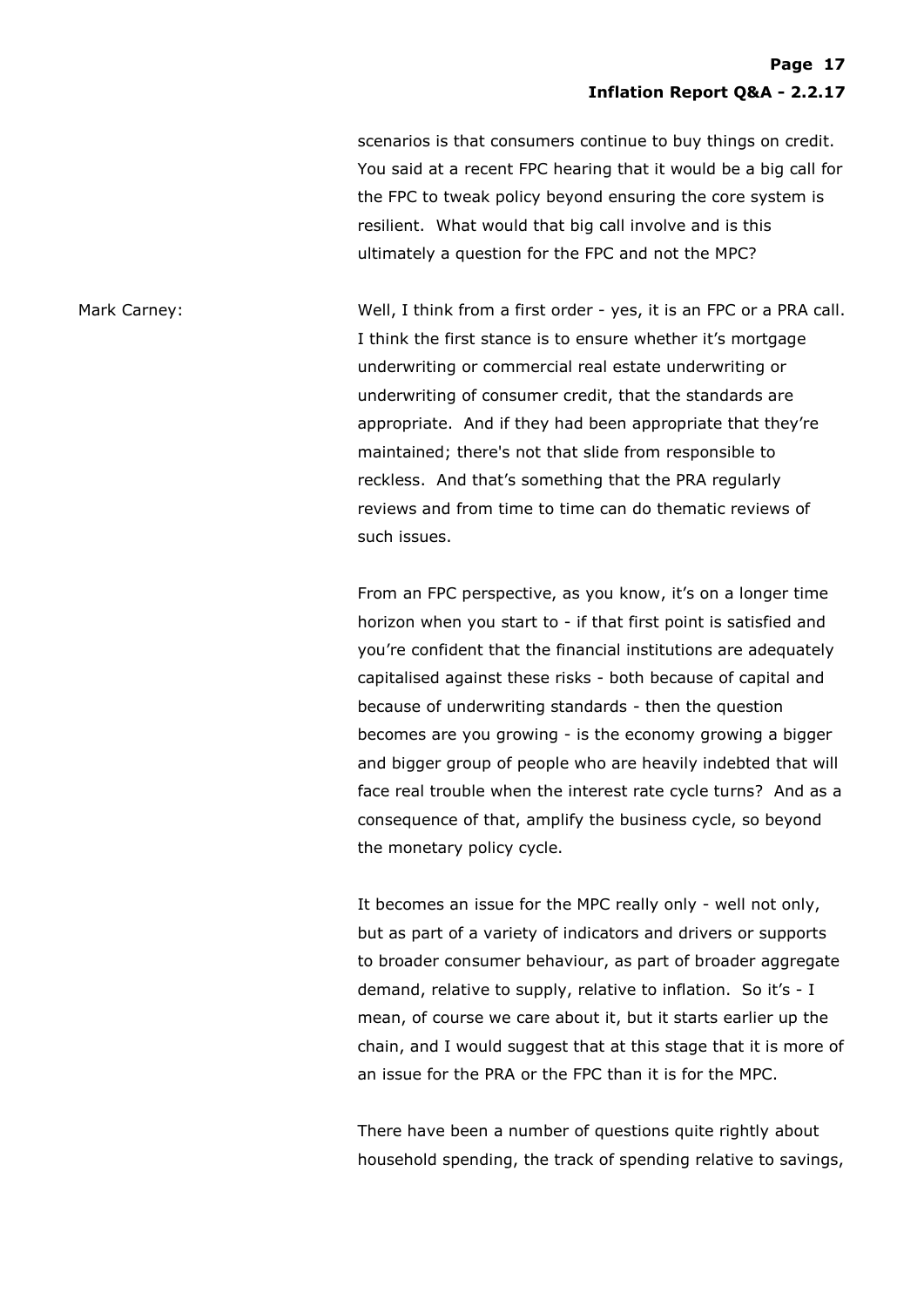the risk both on the upside and the downside to that. We've been seeing upside behaviour since August - Ben's question. One can also anticipate that it could go the other way, which is why we're flagging this as a very key judgement.

David Smith, Sunday Times: Governor, you've talked quite a lot about labour market slack. I just wanted to ask you about another measure of slack which is spare capacity within firms. Three months ago you thought there was substantial spare capacity within business; now you think there's very little. Normally if firms don't have much spare capacity, they would invest and invest quite a lot and clearly, for the reasons you've said, you don't expect that. So what are the consequences of very little spare capacity within business and weak investment over the next three years?

Mark Carney: The State of the Yes, it's a good point. And in part that explains part of sorry, a slightly technical start to the answer which is that's part of the explanation of the revision to our productivity forecast, which is the productivity benefit of using up that spare capacity is not there with the judgement.

> It is quite a weak or modest investment forecast here, particularly given that investment has been - as I said at the start - has been flat since the end of 2015. And it's based on our read of the surveys, it's based on our conversations with businesses across a range of industries and it's based on what is, we think, a reasonable judgement, which is that during a period of uncertainty that - what we're finding, David, and be interested in what you're seeing, but what we're finding is that, in general, projects that are either in train, had been green lighted before if we use that term are proceeding, including those that rely on a high degree of access to the European Union.

But new projects, things that are still on the drawing board, things that are coming up to the boardroom, if they have a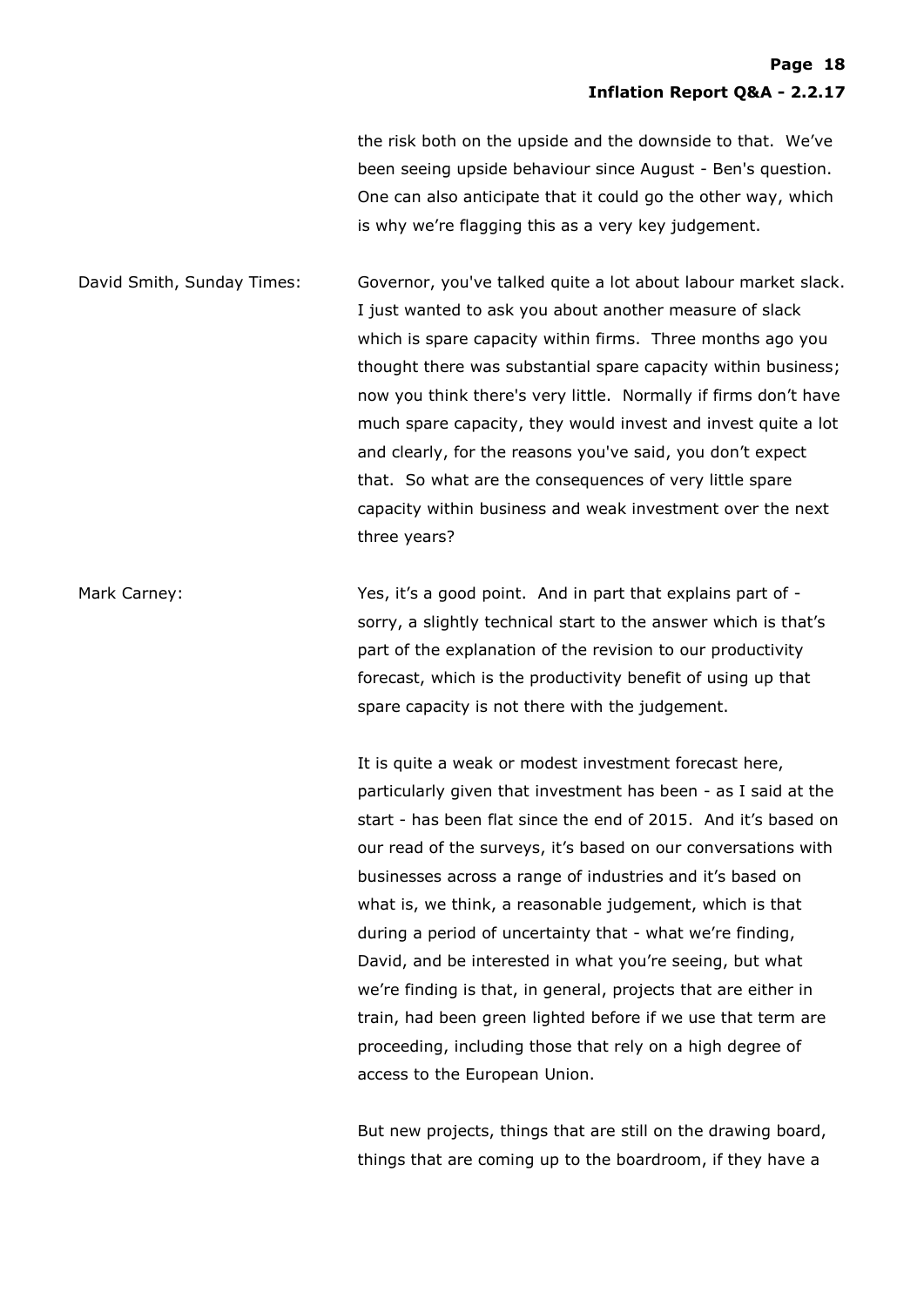component that relies heavily on access - whether it's up the chain in the supply chain or down the chain in terms of people buying the product or the service - are being deferred.

I mean, that's understandable. And whereas for businesses that are outside, don't have exposure to Europe, have exposure to the rest of the world, have the benefit of the lower level of sterling, have access to credit and labour, they're unaffected by this. In fact, they're quite bullish. So you get a pretty mixed picture. All of that, on balance, leads to this lower track for investment than we would have seen a year ago.

But all of it, on balance, is in an economy that - at least with our latest forecast - that's growing 1.6%, 1.7% over the course of the next two years. So it's significant but I wouldn't overstate it. And if there's clarity towards the end of that time horizon about access, there could be some significant pent-up investment demand to put it on the other side, and certainly businesses are ready to adjust when they know what they're adjusting to.

Scott Hamilton, Bloomberg News: Governor, you mentioned earlier about market expectations for interest rates have risen since November, in fact they've risen quite markedly. These forecasts are based on markets pricing in a full 25 basis point interest rate rise by early 2019, and in fact they've risen even further since then, now pricing in a rate hike by the end of 2018. Do you think that market pricing is appropriate, especially considering that implies an interest rate rise just months ahead of Brexit? Could the Bank of England really raise rates just months ahead of Brexit?

Mark Carney: T'll make the general point which is that we will calibrate policy appropriately regardless of the timetable. Obviously, we take into account major events, but I'm not going to comment on the specific day-to-day moves of the market.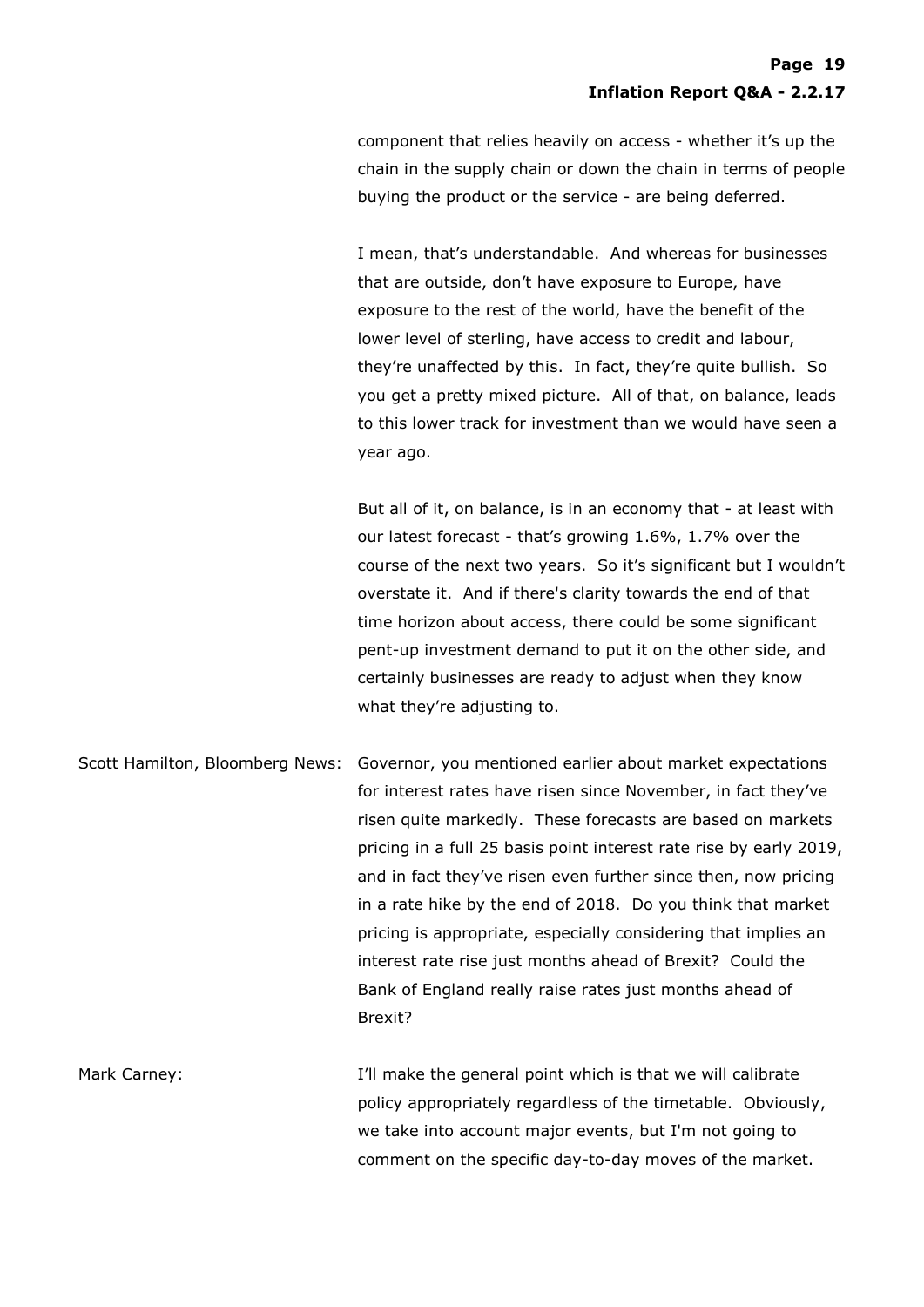But I will make the general observation, as the Committee has, that this forecast is conditioned, as you said, on a market curve that has a gently rising rate of interest rates and that there are two-sided risks around that.

So when we talk about scenarios with consumer borrowing or sorry consumer spending - or that there may be less labour market slack or that exchange rate pass-through doesn't come through exactly as we expect and we realise the upside risks, then you know, it's possible that policy would be tighter than that path. Now that's not a promise and it's not a prediction, it's not guidance on it, but the Committee will take the decisions it needs to do. And what it's tried to do consistently, in advance of the referendum and in subsequent forecasts and today, is to flag as much as possible the key drivers and the way it is thinking about the trade-off it has to strike.

So as much as possible we're trying to give you, the market and the British people, the information they need to judge what we would do if the economy performs better and there's more inflationary pressures or if the converse happens.

Eric Albert, Le Monde: I just wanted to come back to something you said in front of the Treasury Select Committee a couple of weeks ago, that there are greater financial stability risks on the Continent in the short term for the transition compared to risks in the UK. Now I mean, there is no doubt that there are a lot of EU corporations getting financing in the City here, but big banks have said they would be moving jobs - UBS, HSBC. Therefore that finance will be where the clients need them. That would tend to show that, if finance does move, that the financial stability risk for the EU is not that big and indeed maybe it might be bigger for the UK than for the rest of the EU.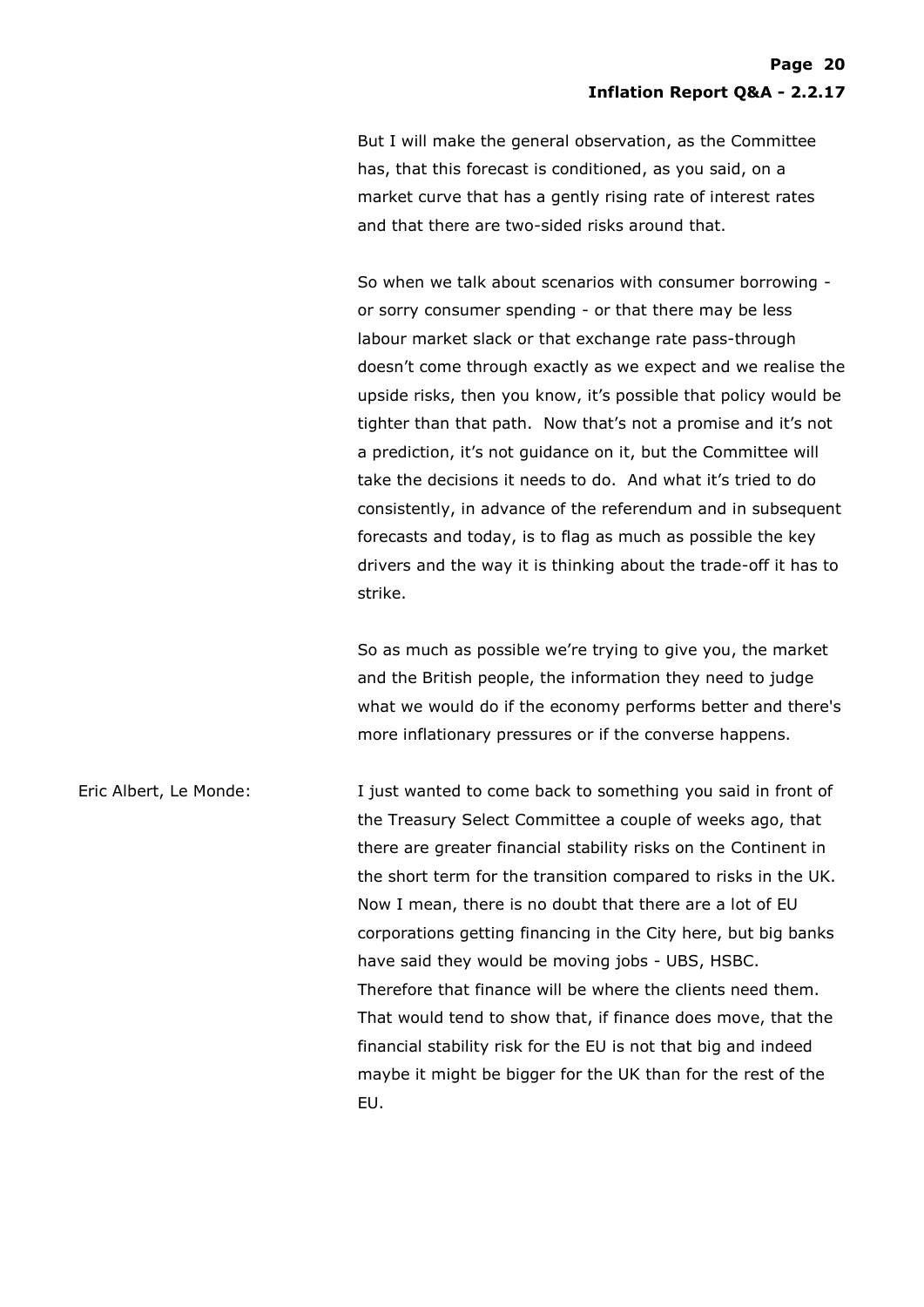Mark Carney: The Mark Carney: I totally disagree with your logic. The core of this activity to which you referred - and let's take derivative markets, the front end of derivative markets not the back end, not the clearing - is highly complex, highly interrelated and needs to be intensively and continuously supervised. And the ability to pick that up and move it to another jurisdiction, people, capital, models, collateral, that is a very, very complicated exercise, there is huge operational risk involved in that, there's huge financial risk involved in that. It's not something you do overnight.

> When we have an individual institution, and more of this business is concentrated in London than anywhere else in the world. In fact, 40% of the business is concentrated in London globally - not European, globally. Three quarters of European business here, but 40% globally. So when we have an institution, major global institution who reorganises itself and has to move people, capital and trading books, collateral into the UK arm, in order to do it right, it can take up to four years for one institution. We're talking about moving the whole activity in extreme scenarios.

Now the one thing I know is the capacity is here, the collateral is here, the people are here, the capital is here, the expertise is here, the supervisory ability is here, the clearing is here. So the one jurisdiction that is going to have capacity is the UK. What we need to do as regulators, as authorities, is - within whatever is agreed - is to try to smooth whatever transition needs to happen. But it shouldn't be underestimated how to do this. And if it is done conveniently with workarounds, then one's taking black box risk in the jurisdiction that accepts the workaround.

Harry Daniels, Live Squawk News: Good afternoon, Governor. Just going back to the global picture, E3 baseline is for continued easing this year, while the third baseline is pricing three heights throughout the course of this year. How does this complicate policy outlook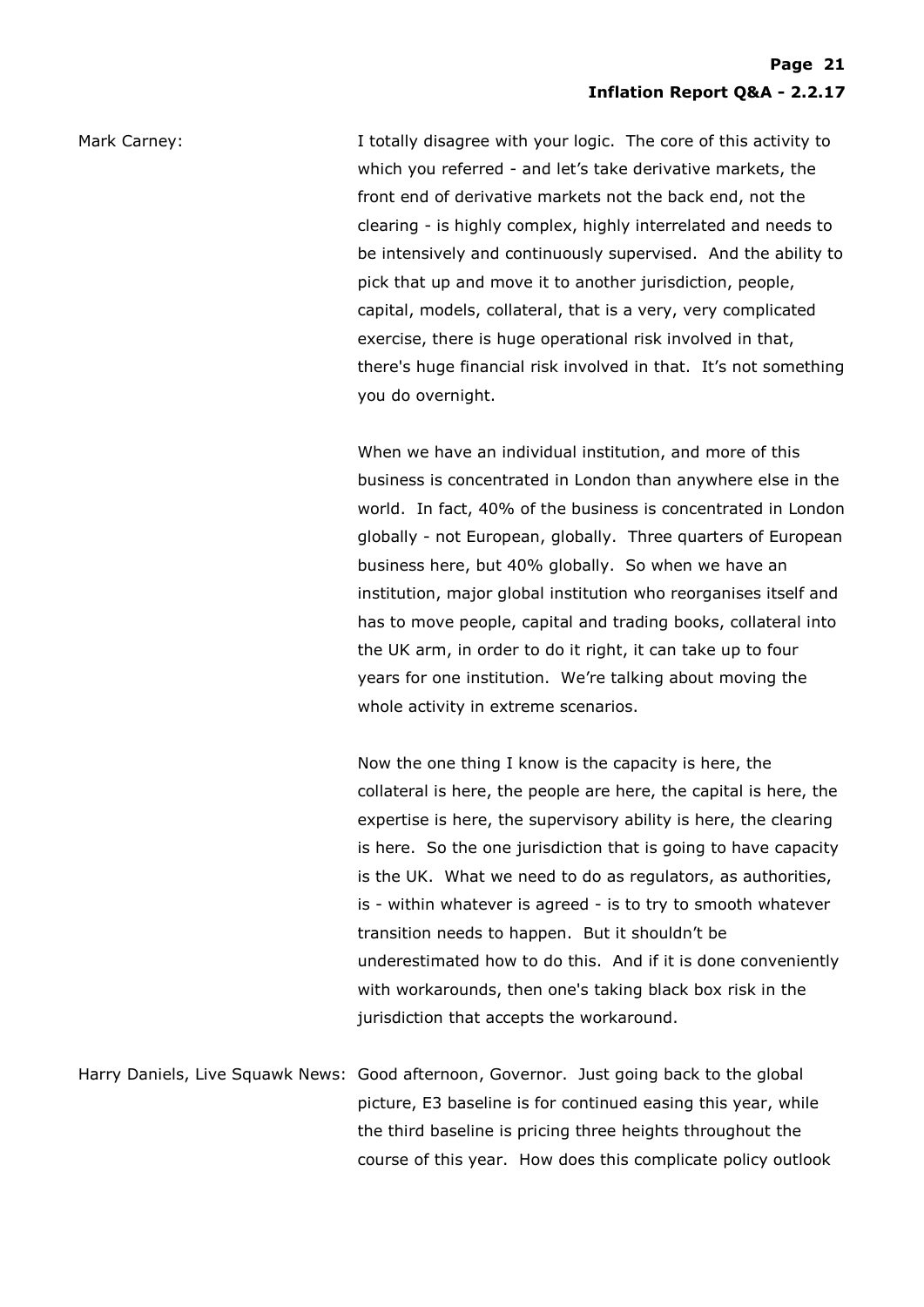for the Bank of England? How do you weigh each of those diverging policy regimes?

Mark Carney: Well, Harry, that I mean - those potential policy paths are incorporated in asset prices and market prices and they fold into our forecast. Let me give you one example of this.

> I said at the outset, and we say in the Report, that one of the reasons why we marked up global growth is because of an anticipated fiscal stimulus in the United States, okay. Now the Trump administration, the President has been very clear about the broad directions of that, but the specifics will take time and so we've done our best to make an estimate of that. On our estimate of that fiscal stimulus, the market path doesn't fully offset that fiscal stimulus, so it's net fiscal market path sorry for interest rates doesn't fully offset, for US interest rates doesn't fully offset. So we take that into account.

> It then affects demand for UK exports; it affects the pressures on inflation here, and ultimately feeds into the policy determination. So that's one example of how we would take it into account, but in effect we take it as given and use market judgements on that and optimise around it.

Wall Street Journal: Could I just ask you to say a bit more on the global outlook as well please, particularly around its fragility? We have, as you mentioned, a US administration that's talking on the one hand about fiscal stimulus but also about more protectionist measures. We also of course this year have pretty high stakes elections in Europe. Given that the stronger growth sort of underpins your forecast for the UK, how fragile do you think it is and what are the consequences for the policy trade off that you describe? Thank you.

Jason Douglas,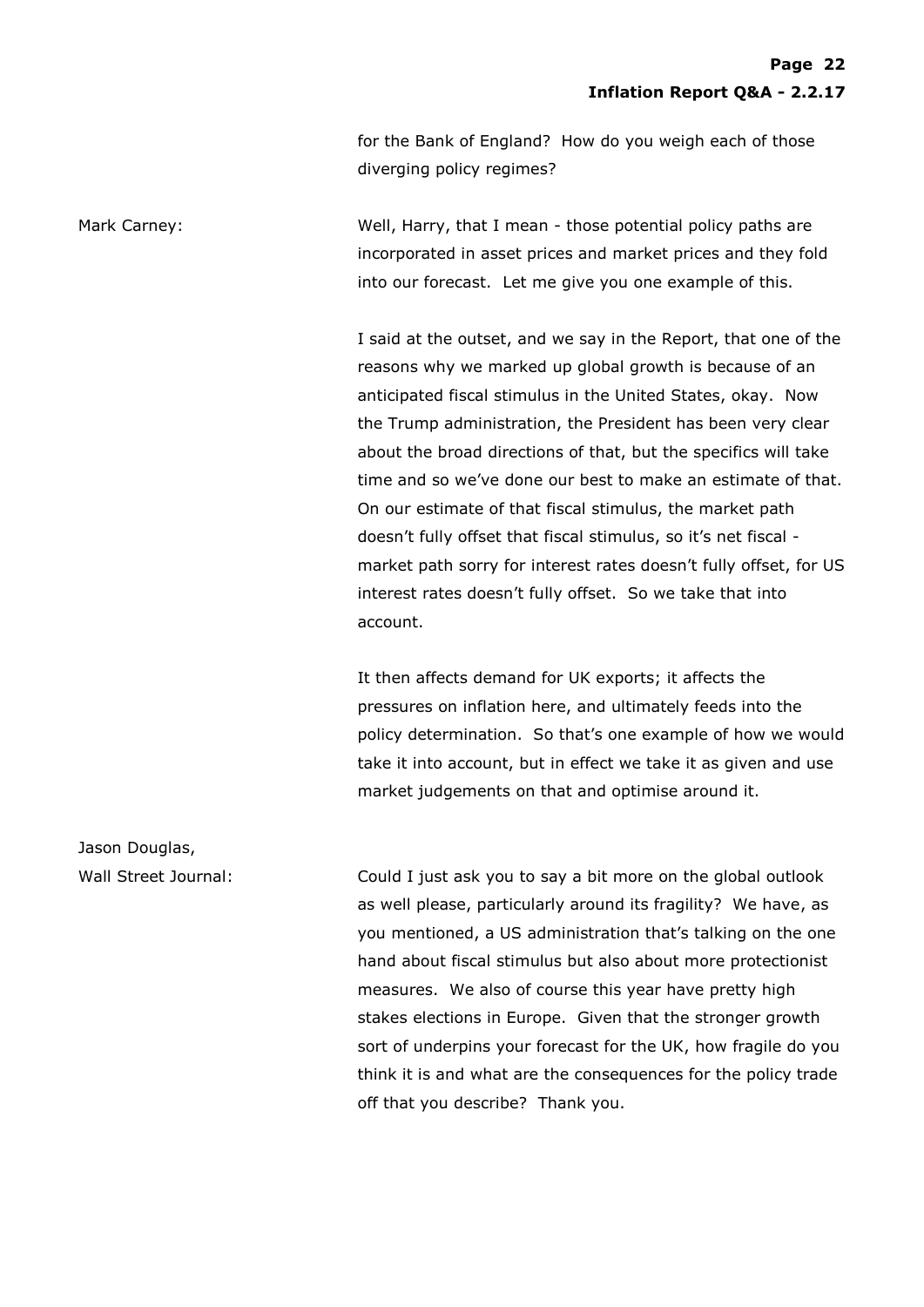Mark Carney: Are you okay, Jason? You've got a bit of a cold; okay just want to make sure [laughs].

> In terms of - well let's take the first part of your question because it slightly links with Harry's, which is that - for our forecast, as I say, we have marked up global growth. And in fact, if you dig into it, the bit of global growth that matters most for the UK has been marked up more significantly than global growth.

So just to give you broad numbers, I think it's 2% - UK weighted global growth grew at 2% last year and it's about 2.4% by the end of this year and subsequent years. So that's a pretty - that's significant and that's part of the reason why better world in our view for the forecast contributes about more than a quarter of the increase in this forecast.

And importantly in that is US fiscal which I mentioned, but also what has been an improvement in sentiment thus far in the United States and a business sentiment, and also financial conditions. So we're taking some of that on board in our forecast.

We do have a downside skew to our global growth forecasts in year two and three, and they relate to some of the fragilities you mention. So we've taken up the most likely scenario but we see downside risk.

And not ascribing to any particular country or policy, but there are risks around de-globalisation that exist in terms of big changes to market access, whether it's capital market access or access for goods and services. And there are risks around - there are risks in emerging markets; we have long flagged some of the risks around China and domestic developments there, and how they could spill over if things didn't go as well as hoped, how they could spill over globally.